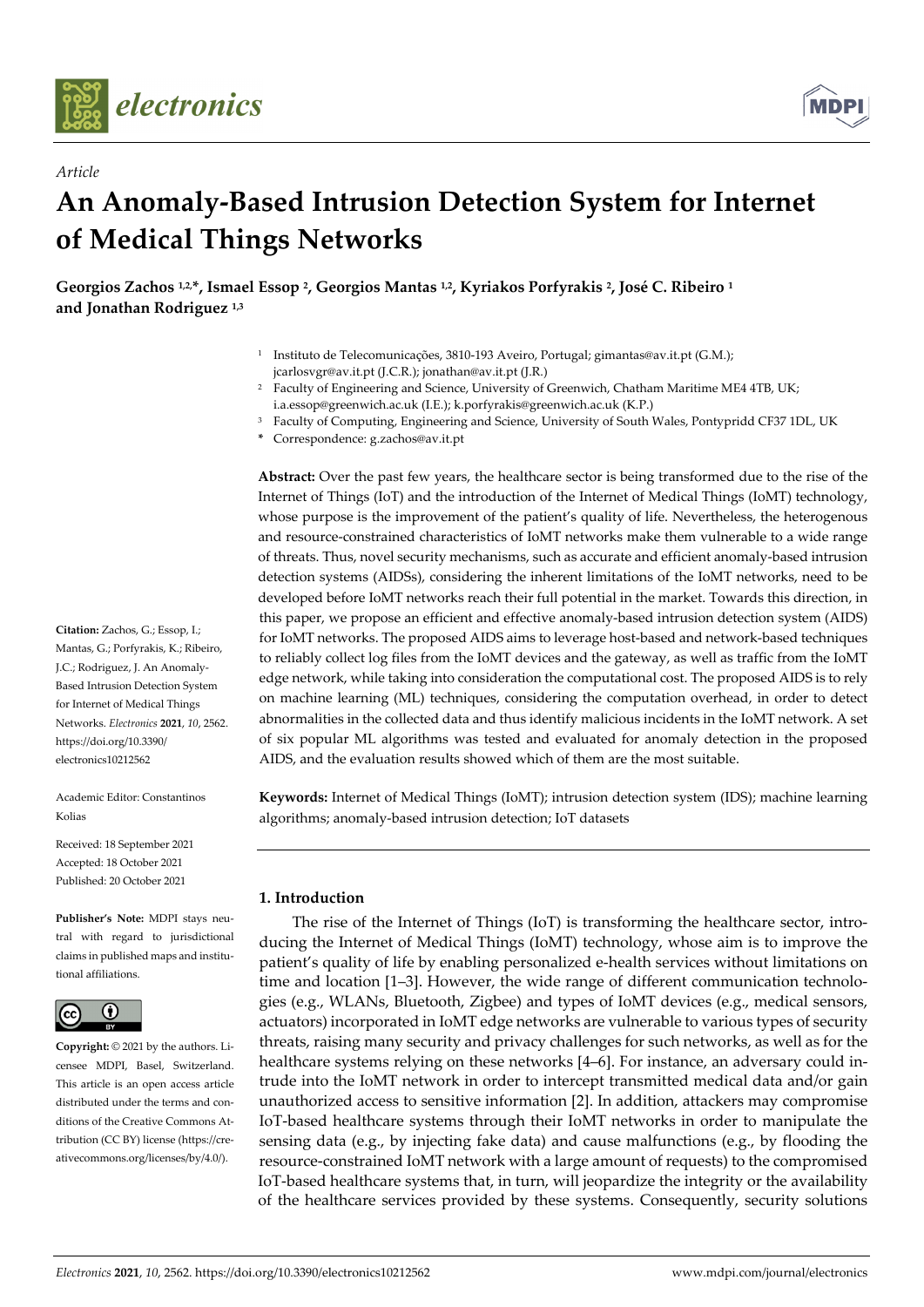protecting IoMT networks from adversaries are critical for the acceptance and wide adoption of such networks in the coming years.

Nevertheless, the high resource requirements of complex and heavyweight conventional security mechanisms cannot be afforded by (a) the resource-constrained IoMT edge devices with limited processing power, storage capacity, and battery life, and/or (b) the constrained environment in which the IoMT edge devices are deployed and interconnected using lightweight communication protocols [7]. Therefore, it is clear that there is an urgent need for novel security mechanisms to address the pressing security challenges of IoMT networks in an effective and efficient manner, taking into consideration their inherent limitations due to their resource-constrained characteristics, before IoMT networks gain the trust of all involved stakeholders and reach their full potential in the healthcare market [5,8–12]. Taking a step toward this direction, anomaly-based intrusion detection is currently foreseen by the industry and research community as a promising security solution that can play a significant role in protecting IoT networks, as long as novel lightweight anomaly-based intrusion detection systems (AIDSs) are developed [13]. However, so far, and to the best of our knowledge, there is only one related work on AIDSs for IoMT presented in [14], demonstrating the lack of proper works of AIDSs for IoMT networks. Therefore, our aim is to fill this significant research gap by developing a novel hybrid AIDS tailored to the resource-constrained characteristics of IoMT edge networks [7]. Thus, in this paper, we present the system architecture for a novel hybrid AIDS for IoMT networks, leveraging host-based and network-based techniques to reliably monitor and collect log files from the IoMT devices and the gateway, as well as traffic from the IoMT edge network, while simultaneously considering the computational cost. The detection process of the proposed AIDS is to be implemented by the detection engine running on the gateway of the IoMT edge network and relying on machine learning (ML) techniques, considering the computation overhead, in order to detect abnormalities in the collected data and thus identify malicious incidents in the IoMT network. Besides that, in order to evaluate potential detection ML algorithms and identify the most appropriate ones, among the most popular ML algorithms (e.g., naïve Bayes, the decision tree (DT), random forest (RF) and k-nearest neighbor (KNN)), for the proposed AIDS, we used (i) the network part of the "TON\_IoT Telemetry dataset" [15], as it is the most recent and representative datadriven IoT/IIoT-based dataset, and (ii) the dataset that was produced according to the approach of the authors in [7] and that includes information related to the behavior of the IoT devices that is not included in the "TON\_IoT Telemetry dataset" [15], but is very critical for building effective ML-based detection models for AIDSs. We used these two datasets to evaluate potential detection ML algorithms because, to the best of our knowledge, there is no publicly available IoMT-specific dataset containing all of this useful information other than the above mentioned two datasets. The evaluation results demonstrate that the decision tree (DT), random forest (RF), and k-nearest neighbor (KNN) algorithms are more suitable to be used as the core of the detection component. The proposed system design and the evaluation results constitute the basis for the next step of our work, which is the development of the proposed AIDS in an IoMT testbed consisting of a Raspberry Pi 4 device, playing the role of the gateway, and a set of MTM-CM5000-MSP sensors.

Following the introduction, this paper is organized as follows. Section 2 reviews related work on existing AIDSs for IoMT and ML algorithms employed in AIDSs for IoT networks. Section 3 gives the metrics for evaluating the performance of ML algorithms for intrusion detection. Existing datasets used to perform training and evaluation of AIDSs for IoMT networks are described in Section 4. Section 5 presents the scenario architecture (i.e., perception domain) where the proposed AIDS will be deployed. In Section 6, the proposed AIDS is introduced, and its different components are presented. In Section 7, the results of the performance evaluation of different ML algorithms (i.e., decision tree, naïve Bayes, linear regression, random forest, k-nearest neighbor, and support vector machines) are presented and discussed. In Section 8, challenges and future work are discussed. Finally, Section 9 concludes the paper.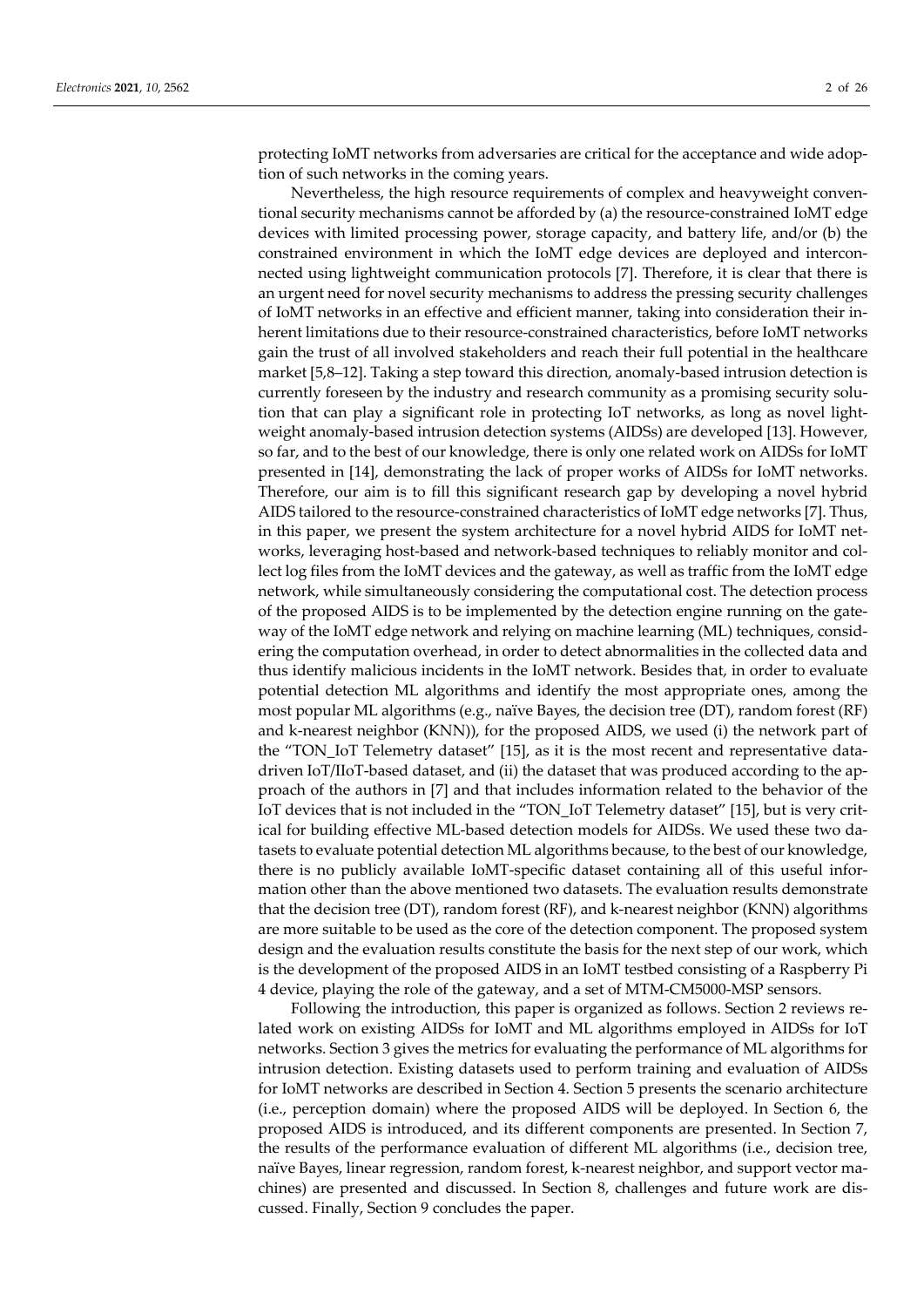### **2. Related Work**

This section initially discusses existing IDSs for IoMT. Then, a set of the most popular ML algorithms for IoT AIDS, tested and evaluated for anomaly detection in our case, are presented, followed by the metrics based on which their performance is evaluated. Finally, we discuss available IoT datasets and the datasets that we considered in our experiments.

#### *2.1. Anomaly-Based Intrusion Detection Systems (AIDSs) for IoMT*

To the best of our knowledge, the AIDS presented in [14] is the only existing AIDS specifically designed for IoMT networks. The authors designed and developed a MLbased intrusion detection solution utilizing mobile agent technology in order to protect the network, which comprises connected medical IoT devices. The proposed attack detection mechanism in connected medical devices is hierarchical and distributed using autonomous mobile agents. Every node in the network acts as a computing node, while mobile agents migrate, learn, and collaboratively perform attack detection. Three types of agents are employed. The first type, named as a sensor agent (SA), is spawned by the clusterhead (CH) of a WBAN cluster and traverses a set of sensor nodes specified by the CH (i.e., itinerary parameters) in order to locally detect a specific category of attack on sensor nodes, based on the aggregated logs accumulated over a period of time, and generate an alert based on the detection results. The second type, called the cluster-head agent (CA) functions in a more distributed manner than the SAs and is responsible for detecting anomalies among the CHs of multiple interconnected WBAN clusters. A CA may be static, residing on only one CH and performing intrusion detection at regular intervals, or it can be mobile, traversing several CHs, based on its specified itinerary parameters, and performing intrusion detection on each CH. The third type, named as a detective agent (DA), is spawned by a CH only in the case where the SA cannot classify the network behavior as normal or malicious. Then, the DA traverses the entire cluster, collecting network activity data, which are sent back to its CH. The CH utilizes the collected data by the DA and employs a conflict resolution detection algorithm for the specific cluster. The result of the conflict resolution detection algorithm triggers an appropriate alarm. In order to detect network level intrusions, as well as anomalies in the sensor data, ML algorithms and regression algorithms are employed, respectively. The authors simulated a hospital network topology and experimented with several subsets of wireless body area networks and connected medical devices. The performance of various ML algorithms (i.e., support vector machines, decision trees, naïve Bayes, k-nearest neighbor, and random forests) was evaluated in order to distinguish the best algorithm for network level intrusion detection. Similarly, polynomials of various orders (i.e., regression algorithms) were evaluated in order to find the optimal order value for the case of device intrusion detection. Their simulation results demonstrate that the proposed IDS is able to achieve a high detection accuracy with minimal energy consumption overhead. However, the datasets produced and used by the authors in [14] do not include a wide variety of attacks and cannot be easily considered as the most representative dataset reflecting the attacks targeting IoMT networks.

## *2.2. Machine Learning Algorithms for IoT Intrusion Detection*

In this section, we review the following most popular ML algorithms for IoT AIDS: decision tree (DT), naïve Bayes (NB), linear regression (LR), random forest (RF), support vector machines (SVM), and k-nearest neighbor (KNN). As mentioned in [13], each of these ML algorithms has been frequently used in the design of various AIDS for IoT. The authors in [15] also state that support vector machines (SVM), k-nearest neighbor (KNN), naïve Bayes (NB), decision-tree-based methods (i.e., random forest (RF)), and logistics regression (LR) are suitable ML algorithms for the design of an AIDS. Additionally, at the end of the section, Table 1 presents a summary of the six ML algorithms, along with their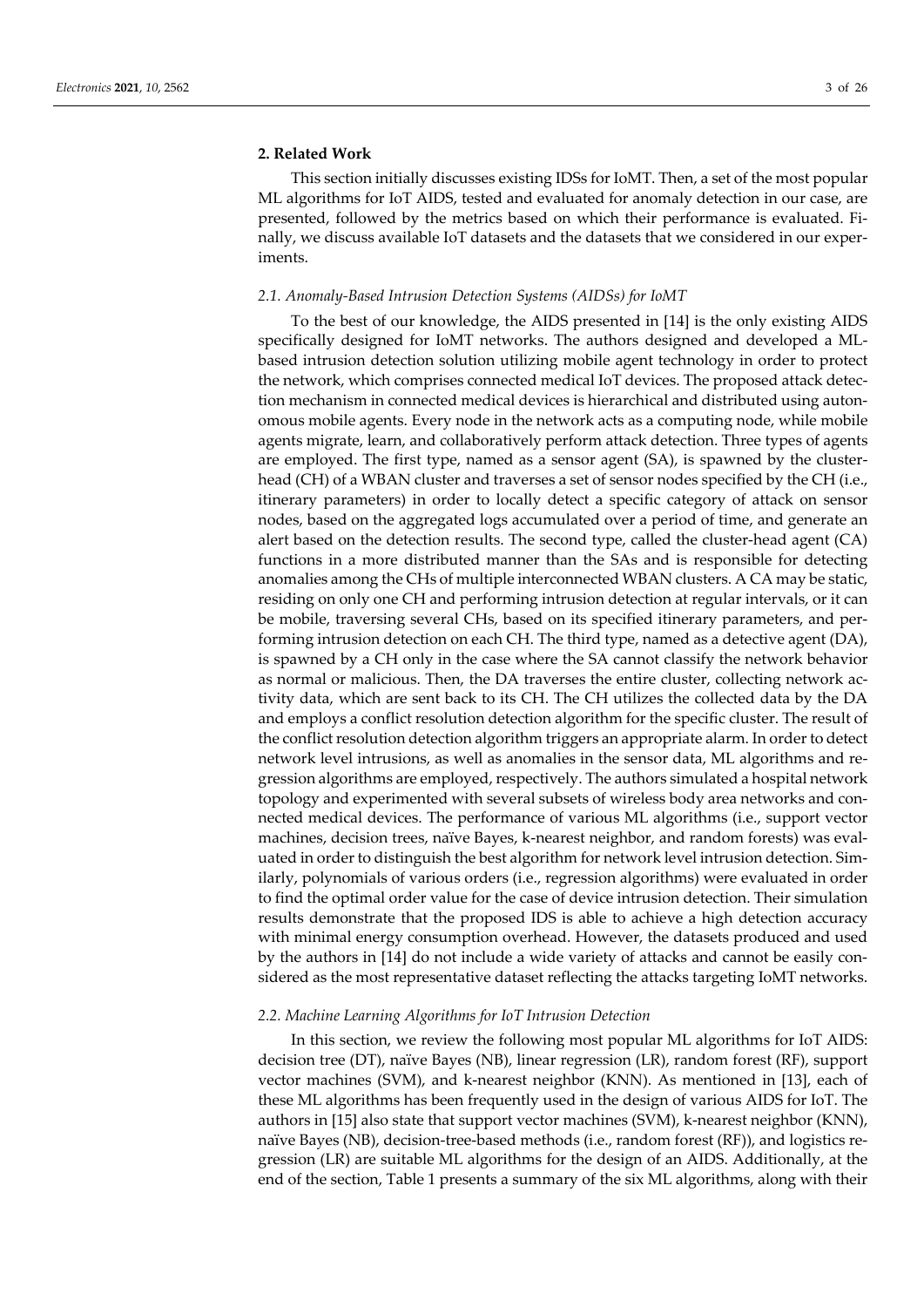advantages and drawbacks when applied for anomaly detection and associated studies mentioned in each of the subsections.

### 2.2.1. Decision Tree (DT)

A decision tree (DT) is a ML algorithm that functions by extracting features of the instances of a training dataset and then constructing an ordered tree based on the values of the extracted features. In a DT, a node corresponds to a feature and the branches of that node correspond to the values of that feature. The construction of the DT starts from the origin node of the tree. The feature, which will be the origin node of the tree, is selected among those features that optimally split the tree in two. In order to identify the feature that optimally divides the tree, various metrics are employed, including the Gini index and information gain. DTs carry out the induction and inference processes [16].

The induction process involves the construction of a DT by combining unoccupied nodes and branches. Initially, based on the information gain or other measures, the most suitable feature is selected as the origin node of the DT. Then, the induction process continues and, in each subsequent step, features are selected as tree nodes. The selection of features is performed in such a way that the overlapping among the different classes of the training dataset can be kept to a minimum. In the end, the leaves of each sub-DT are identified and classified according to their corresponding classes.

The inference process occurs in a constructed DT. During this process, unknown instances are classified through an iterative comparison with the created DT. The classification process regarding the new sample is finished when a matching leaf node is found [16]. In our experiments, the Gini index was used as a measure to select both the origin node of the DT and the rest of the tree nodes. In addition, the minimum number of samples per leaf node was set to 10 in order to end up with a pruned tree and to avoid overfitting, as it is suggested in [17].

#### 2.2.2. Random Forest (RF)

A random forest (RF) is a supervised ML algorithm consisting of multiple DTs that are used to perform more accurate and error resistant classifications [18]. During the training of the model, DTs are constructed randomly and are then are trained to classify instances according to majority voting [18]. RFs are trained in a different way compared to DTs. Whereas in a DT, a ruleset is created during training based on the training dataset, in a RF, the various DTs are generated with every DT using randomly picked instances from the training dataset as an input.

Due to the inherent randomness of the training process, the output of an RF model becomes more robust and accurate, and the RF model is more resistant to overfitting. Moreover, it requires significantly less inputs and does not require the process of feature selection. The authors in [19] showed that a RF classifier can perform a better detection of DDoS attacks in IoT networks than KNN, an artificial neural network (ANN), and SVM classifiers [13].

As in the case of DTs, in our experiments, the Gini index was used to construct the DT components, and the minimum number of samples per leaf node was set to 10 in order to avoid over fitting, as suggested in [17]. The RF consists of 10 DTs based on the work in [15].

#### 2.2.3. Naïve Bayes (NB)

This algorithm utilizes Bayes' theorem to calculate the probability of occurrence of an event (either normal or abnormal) according to previous observations of similar events [20]. The NB classifier operates on a strong feature independence assumption. In other words, the NB model considers that the values of one feature do not affect the values of another feature at all. In ML scenarios, this assumption can be made in order to classify normal and abnormal behaviors, taking into account the previous observations in a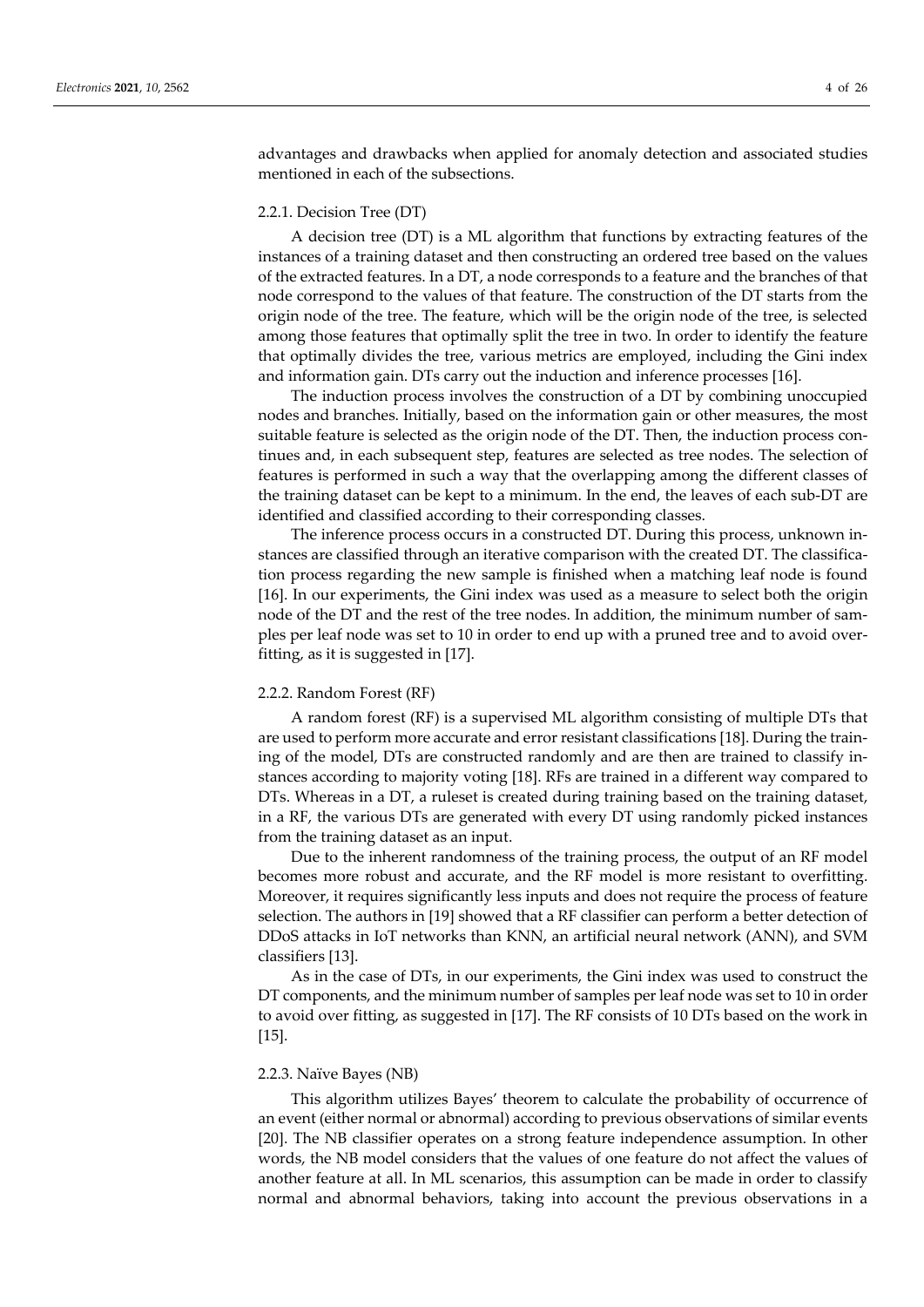supervised learning mode. The NB classifier is a commonly employed supervised classifier known for its simplicity and ease of implementation. It computes posterior probability and, based on that, unlabeled instances can be classified as normal or abnormal. Its training does not require many samples and it can be employed in both binary and multi-label classification problems. Nevertheless, due to its feature independence assumption, the NB classifier fails to perceive interdependencies among the features of a dataset, which can negatively impact its accuracy [13]. In our experiments, the Gaussian variant of the naïve Bayes algorithm was employed in particular, where the likelihood of the features is assumed to be Gaussian.

#### 2.2.4. Logistic Regression (LR)

A logistic regression (LR) algorithm can estimate the probability of a particular instance belonging to a specific class, and, for that reason, is frequently employed in classification problems regarding intrusion detection and spam filtering [21]. Furthermore, the study in [22] designed and implemented a security solution based on a LR algorithm and showed that it is possible to secure an IoT-based production line against DDoS attacks by using ML algorithms and commonly available tools for network traffic analysis and evaluation.

The LR algorithm utilizes a predetermined probability threshold in order to classify the instances. For example, in the case of binary classification, a threshold of 50% would mean that an instance is normal if its estimated probability is less than 50%. If the estimated probability is greater than 50%, then the algorithm (i.e., LR classifier) will decide that this is an attack instance. LR estimates the probability using the following equation:

$$
h_{\theta}(x) = \sigma(\theta^T \times x) \tag{1}
$$

where h $\theta$  is the hypothesis function, which outputs the estimated probability, x is the feature vector of the instance, θ is the model's parameter,  $θ<sup>T</sup>$  is the transpose of  $θ$ , and  $σ(.)$  is a sigmoid (i.e., logistic) function that defines the threshold. The equation of  $σ(.)$  is the following:

$$
\sigma(z) = 1/(1 + e^{(-z)})\tag{2}
$$

$$
z = (\theta^T \times x) \tag{3}
$$

The sigmoid function outputs a number between 0 and 1. A value that is closer to 0 signifies a normal observation and a value closer to 1 indicates an attack observation. The model's parameter  $\theta$  is calculated during the training phase [15].

#### 2.2.5. Support Vector Machine (SVM)

The SVM algorithm functions by creating a hyperplane in the feature set of two or more classes. This hyperplane splits the instances into groups and is determined by calculating a maximum distance of the nearest data point of each compared class. The best use case for SVMs is when the classification problem relates to classes with large feature sets and fewer data instances [13].

Due to its simplicity, a SVM classifier is highly scalable. Moreover, it can perform tasks such as anomaly-based intrusion detection in real-time, including real-time learning. In addition, a SVM classifier does not require much storage or memory to implement. As a result of their scalability and low requirements, SVMs are suitable for use in IDSs that are implemented in a resource-constrained IoT system. However, when the data are not linearly separable, it is crucial to carefully consider and select which kernel function the SVM algorithm will use to split the data. When finding the best kernel function to achieve a specific classification, its speed has always been a challenge [13]. In our experiments, a SVM classifier with a Gaussian radial basis function (RBF) kernel was utilized.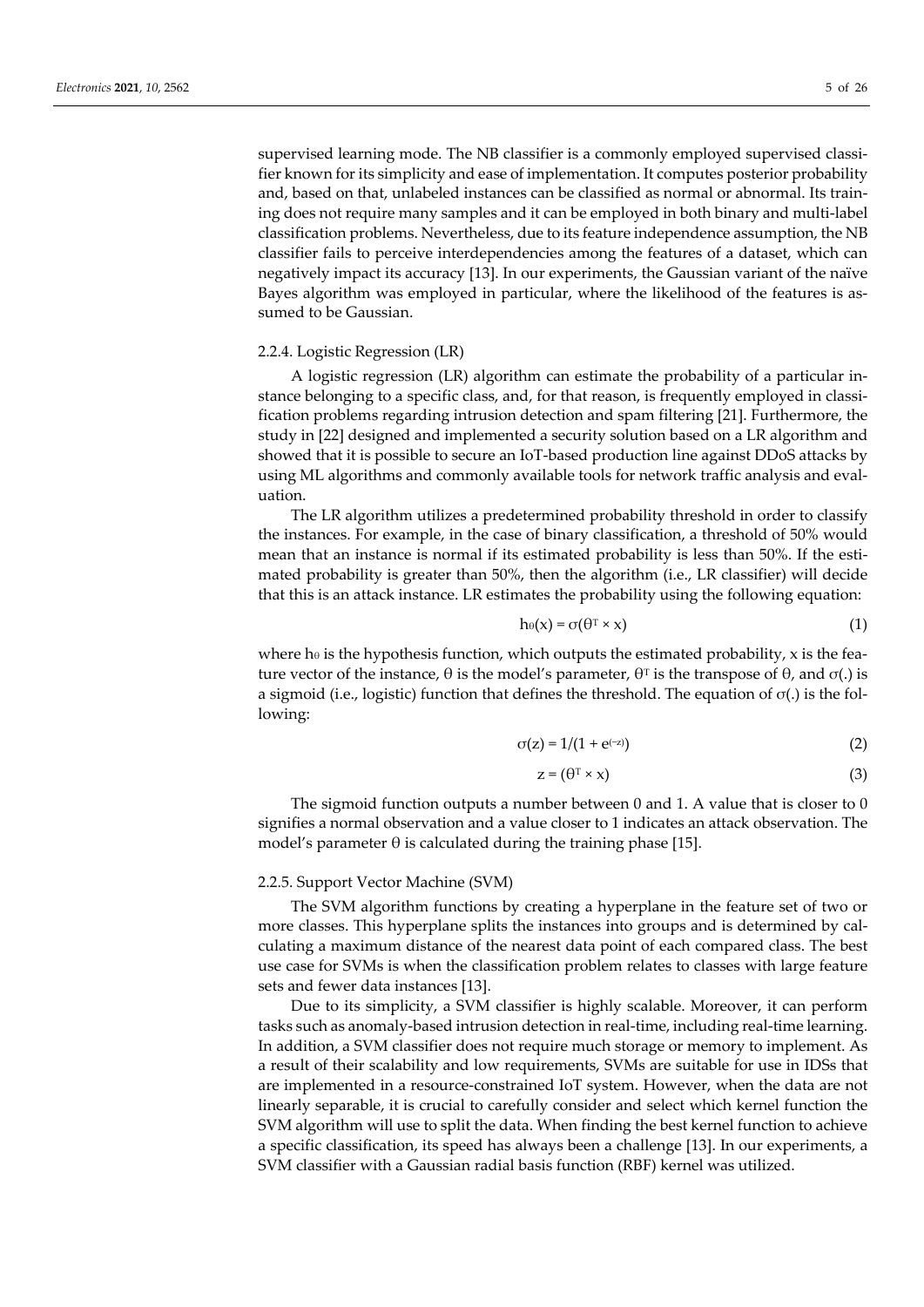#### 2.2.6. K-Nearest Neighbor (KNN)

The K-nearest neighbor (KNN) algorithm is simple to use and utilizes a distance function, which is typically the Euclidean distance function, in order to decide the class of an object based on its distance from its closest neighbors. The parameter K refers to the number of nearest neighbors that are used during the classification process. The value of K may change the classification result. Therefore, it is necessary for the accuracy of the KNN algorithm to find the optimal value of K. The value is found through testing, and this can be extremely time-consuming in some cases [13]. In our experiments, the value of K was set to 5, and the Euclidean distance was selected as the distance metric based on [15].

**Table 1.** Summary of ML algorithms along with their advantages and drawbacks and associated studies.

| <b>ML</b><br>Algorithm | <b>Advantages</b>                                                                                                                                 | <b>Drawbacks</b>                                                                                                                                                                                                                          | <b>Studies</b>        |
|------------------------|---------------------------------------------------------------------------------------------------------------------------------------------------|-------------------------------------------------------------------------------------------------------------------------------------------------------------------------------------------------------------------------------------------|-----------------------|
| Decision<br>Tree       | Simple to use.<br>Performance is not different for line- Unstable (i.e., small data variation<br>arly and non-linearly separated pa-<br>rameters. | Vulnerable to overfitting.<br>may result in the construction of<br>extremely different DTs).                                                                                                                                              | [16, 17]              |
| est                    | Resistant to overfitting.<br>Random For-Feature selection is performed inher-<br>ently.<br>Fewer inputs required.                                 | Fast only in the case of a small<br>number of trees.<br>May require large datasets.                                                                                                                                                       | $[13, 15, 17-$<br>19] |
| Naïve Bayes            | Can be used in both binary and<br>multi-class classification.<br>Simple to use.<br>Few samples required to train.                                 | The assumption about features in-<br>dependence can lead to low classi-<br>fication accuracy.<br>"Zero frequency" problem. In the<br>case where a class does not appear<br>during training, it will be assigned<br>a probability of zero. | [13, 20]              |
| Logistic<br>Regression | Simple to use.<br>Easy to implement.                                                                                                              | Difficult to perform classification<br>in case of non-linearly separable<br>classes.                                                                                                                                                      | [15, 21, 22]          |
| tor<br>Machine         | Better performance in datasets with<br>Support Vec- few classes and many instances per<br>class.<br>Scalable.<br>Reduced storage requirements.    | Finding the most appropriate<br>kernel function is a challenge.                                                                                                                                                                           | $[13]$                |
| K-Nearest<br>Neighbor  | Simple to use.<br>Easy to implement.                                                                                                              | Difficult to find the optimal k.<br>The computational speed decreases<br>as the number of the k variable, the<br>number of data points, or the num-<br>ber of classes increases.                                                          | [13, 15]              |

## **3. Evaluation Metrics**

Various metrics are used to evaluate the performance of ML algorithms based on testing datasets. In order to calculate the evaluation metrics, the first step is the calculation of the values of the confusion matrix. The confusion matrix is generated when a trained ML model is used to classify the instances of a testing dataset. The confusion matrix compares values regarding the actual labels of the instances of the testing dataset and the corresponding labels predicted by the ML model. Table 2 shows the 2-by-2 confusion matrix regarding a classification problem with two classes (normal and attack).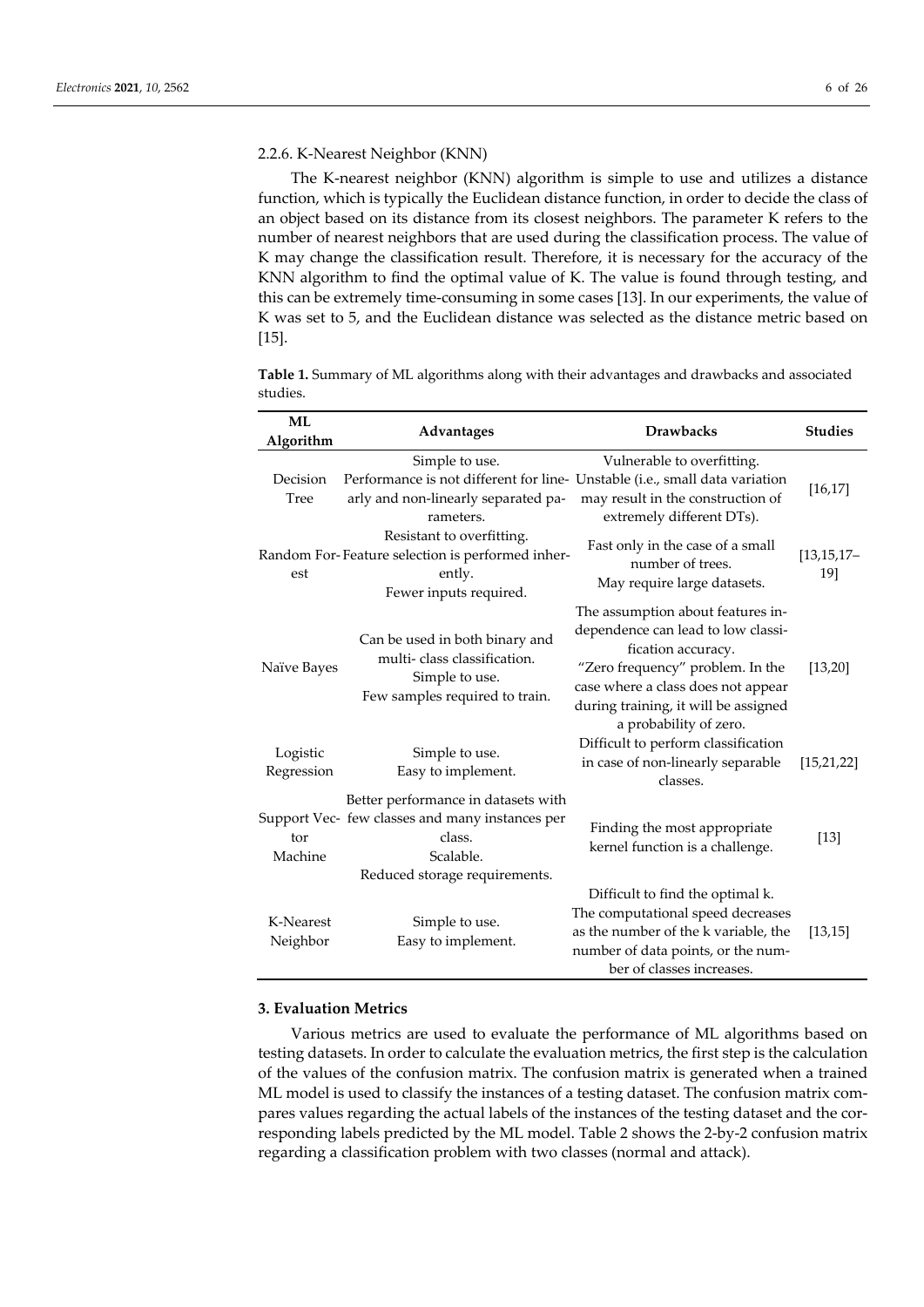|                     |                          | <b>Predicted Label</b> |                          |
|---------------------|--------------------------|------------------------|--------------------------|
|                     |                          | Positive (Attack)      | <b>Negative (Normal)</b> |
|                     | <b>Positive (Attack)</b> | True Positive (TP)     | False Negative (FN)      |
| <b>Actual Label</b> | <b>Negative (Normal)</b> | False Positive (FP)    | True Negative (TN)       |

**Table 2.** Confusion matrix for binary classification problems.

The true positive (TP) and true negative (TN) relate to the correctly classified attack instances and normal instances, respectively. The false positive (FP) and false negative (FN) refer to the incorrectly classified normal instances and attacks instances, respectively. Based on these values, it is possible to compute several evaluation metrics, as shown in [13,23–25]. In our case, the metrics of accuracy, precision, recall, and F1-score were used, and each metric is shortly presented below, along with its equation.

• **Accuracy**: shows the overall success of the model by comparing the amount of the correctly classified attack and normal instances to the total amount of instances.

$$
Accuracy = (TP + TN)/(TP + TN + FP + FN)
$$
 (4)

**Precision**: estimates the overall effectiveness of the model by calculating the percentage that an observation recognized as an attack is actually an attack observation.

$$
Precision = TP/(TP + FP)
$$
\n(5)

**Recall:** shows the overall success of the model by computing the percentage that an actual attack observation is correctly classified.

$$
Recall = TP/(TP + FN)
$$
 (6)

• **F1-score**: is calculated by the precision and recall metrics as their harmonious mean. It is a statistical function for estimating the accuracy of the model. As the precision and recall of a model approach the value of 100%, the F1-score and accuracy are maximized, and every instance is classified correctly.

$$
F1-score = 2 \times (Recall \times Precision)/(Recall + Precision)
$$
 (7)

## **4. Datasets for AIDS in IoT**

In this subsection, the following six existing datasets for the training and evaluation of IoT AIDSs are reviewed: (i) the LWSNDR dataset [26], (ii) the dataset presented in [27] for classifying IoT devices using network traffic characteristics, (iii) the "Bot-IoT" dataset [28], (iv) the dataset presented in [29] for detecting DoS attacks on IoT devices using network traffic traces, (v) the "TON\_IoT Telemetry" dataset [15], which is the most recent and representative data-driven IoT/IIoT-based dataset [30], and (vi) the dataset generated as described in [7], which includes information related to the behavior of the IoT devices and the IoT network traffic based on a simulated benign scenario and a simulated malicious scenario. In this work, we utilized a part of the "TON\_IoT Telemetry" dataset [15] and a part of the dataset generated as presented in [7] for the training and evaluation of the ML algorithms.

## *4.1. LWSNDR Dataset*

The authors in [26] created two wireless sensor networks (WSNs) in order to serve as testbeds for the simulation of a single-hop sensor-data collection scenario and a multi-hop sensor-data collection scenario, respectively. In both scenarios, Crossbow TelosB motes were used as sensor nodes, and real humidity–temperature sensor data were collected.

In the single-hop scenario, four motes are used as sensor nodes and one mote as the base station node. The four sensor nodes were split into two sets of two nodes, and the first set of nodes collected indoor data, whereas the other set of nodes collected outdoor data. Both sets of sensor nodes transmitted the gathered data to the base station node. In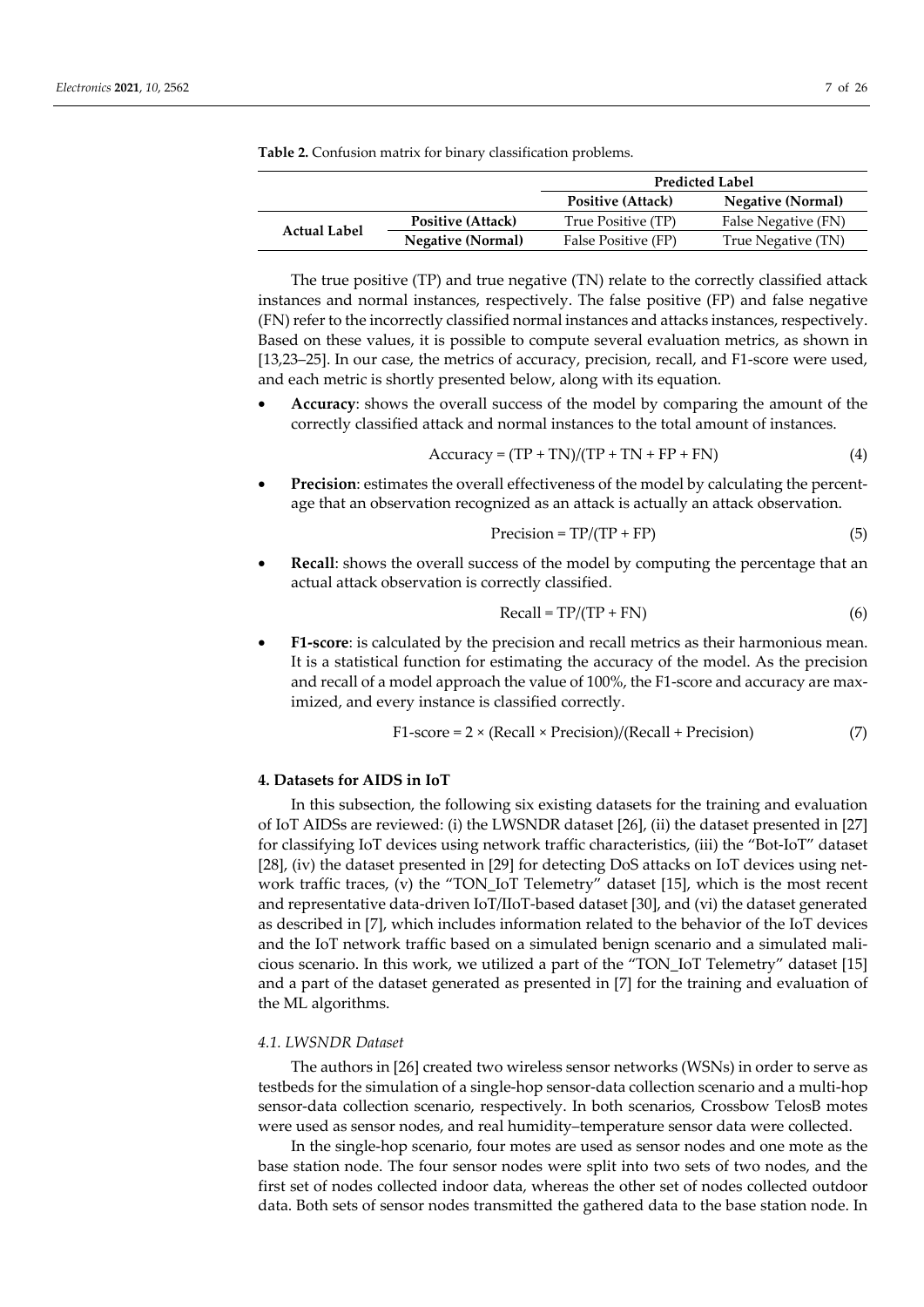addition, anomalies were introduced to one sensor node in each set (i.e., indoor and outdoor) by utilizing a hot water kettle that alters both the temperature and the humidity simultaneously.

In the multi-hop scenario, four motes are used as sensor nodes, two motes as router nodes, and one mote as the base station node. The router nodes exist in the testbed because the sensor nodes are placed at a distance from where they cannot directly transmit their data to the base station node. The sensor nodes and the router nodes are split in two sets. In each set, two sensor nodes are connected to one router node, whereas the router node connects to the base station node. The two sensor nodes collect humidity–temperature data and send these data to the router node, which then transmits the data to the base station node. The sensor nodes of the first set are responsible for gathering indoor sensor readings, whereas the sensor nodes of the other set collect outdoor sensor readings. Similar to the single-hop scenario, in the multi-hop scenario, anomalies were also introduced to one sensor node in each set (i.e., indoor and outdoor) using a hot water kettle, which leads to an increase in both the temperature and the humidity simultaneously.

In both the single-hop and multi-hop scenarios, real labeled data were generated and were organized in a labelled dataset in order to be used for the purpose of evaluating anomaly detection algorithms. However, the produced dataset (i.e., "LWSNDR" dataset) contains only pure sensor telemetry data, and no information related to either the sensor behavior (e.g., energy consumption) or the network traffic flowing through the WSN is included. In addition, the given dataset does not include any specific attack scenarios, as also mentioned in [15]. Finally, the "LWSNDR" dataset was created in 2010 and cannot be easily considered as recent and representative regarding the current IoT devices or the attacks targeting them.

#### *4.2. A Dataset for Classifying IoT Devices Using Network Traffic Characteristics*

The authors in [27] designed and developed a robust framework that performs the classification of IoT devices separately, in addition to one class of non-IoT devices, with high accuracy, utilizing statistical attributes derived from network traffic characteristics. One of the authors' contributions was the creation of a smart environment infrastructure that served as a testbed in order to gather and synthesize traffic traces from several IoT devices. The smart environment contains a wide range of IoT devices (i.e., 28 unique IoT devices), non-IoT devices (e.g., smart phones, laptops) and a WiFi access point (i.e., TP-Link access point). The WiFi access point enables the IoT devices and non-IoT devices to communicate with the Internet servers via a gateway [27]. The authors considered the following types of IoT devices: cameras, controllers/hubs, energy management devices (e.g., lights, plugs, motion sensors), appliances, and health-monitors.

Using the created smart environment, traffic traces were collected and synthesized for a period of six months. The traffic traces were collected using the "tcpdump" tool and were stored as "pcap" files on an external USB hard drive of 1 terabyte (TB) storage attached to the gateway. The captured IoT traffic traces comprise (a) traffic produced by the IoT devices without any human interaction (e.g., DNS, NTP), and (b) traffic produced because of the users' interaction with the IoT devices (e.g., motion sensors, lightbulb color change upon user request). Next, the traffic traces were analyzed to gain insight on how to utilize them in order to perform classification of the IoT devices. The analysis of the authors showed that network traffic characteristics, such as activity cycles, port numbers, signaling patterns, and cipher suites, can be exploited in order to properly classify each IoT device.

A subset of these traffic traces was made publicly available as a dataset in order to be used by the scientific community. However, these traffic traces cannot be used to train and evaluate anomaly-based intrusion detection mechanisms. They were not generated based on a specific type of attack scenario, and, as a result, they are not representative regarding the behavior of IoT devices or the traffic of IoT networks when under attack.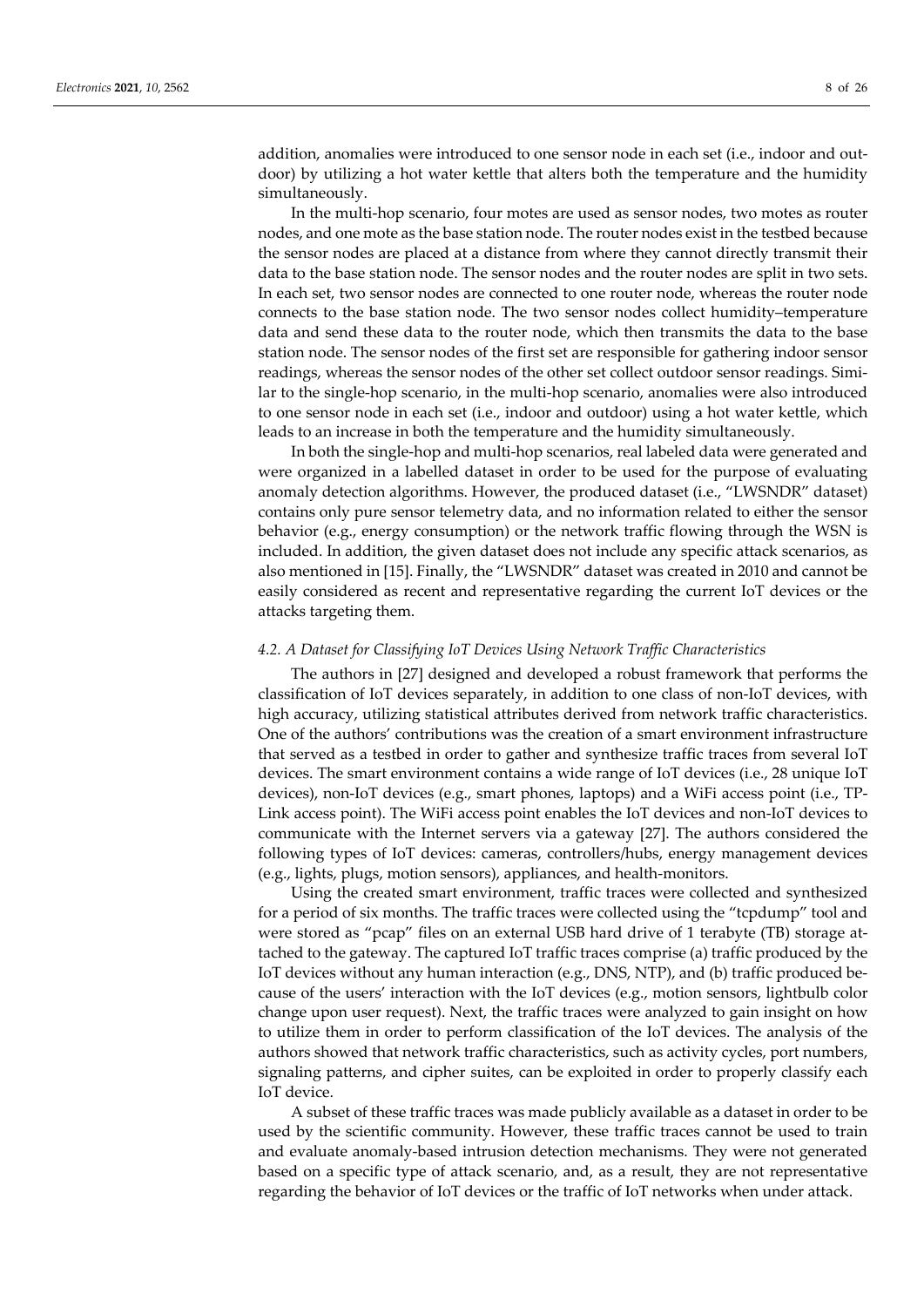#### *4.3. Bot-IoT Dataset*

The authors in [28] generated a dataset, named as the "Bot-IoT" dataset, by incorporating simulated legitimate IoT network traffic, as well as IoT network traffic related to several different types of attacks. In order to generate the "Bot-IoT" dataset, a realistic testbed was developed, with the aim of being representative of an IoT network, and it comprises three components: (i) the network platforms, (ii) the simulated IoT services, and (iii) the extracting features and forensics analytics. Initially, as far as the network platforms of the testbed are concerned, both normal and attacking virtual machines (VMs) with additional network devices (i.e., firewall, tap) were included. Furthermore, the Node-RED tool [31] was employed in order to simulate certain IoT services (e.g., weather station, smart fridge). Finally, regarding the extracting features and forensics analytics, after the authors gathered the normal and attack traffic of the testbed in "pcap" files, they employed the Argus tool in order to extract the flow data and used a MySQL database in order to further process the extracted flow data. Then, statistical models were used in order to identify the most important features for discriminating normal and abnormal instances, and ML techniques were trained and evaluated so as to assess the value of the dataset in comparison to other benchmark datasets [28]. The produced dataset contains both normal and attack network traffic based on benign scenarios and botnet scenarios, respectively. The botnet scenarios include probing, DoS, DDoS, data theft, and keylogging attacks.

The "Bot-IoT" dataset contains over 72 million records of network traffic, and a scaled-down version of the dataset with roughly 3.6 million records is also provided by the authors for evaluation purposes. However, the "Bot-IoT" dataset does not include a variety of attack types (e.g., ransomware and XSS cross-site scripting), as mentioned in [15]. Additionally, the "Bot-IoT" dataset was made available to the scientific community in 2018 and, thus, cannot be easily considered as the most recent and representative dataset containing information about normal or attack traffic of a current IoT network and information about the behavior of IoT devices when they function under normal operation conditions, as well as when they function under attack.

#### *4.4. A Dataset for Detecting DoS Attacks on IoT Devices Using Network Traffic Traces*

The authors in [29] created an IoT-based dataset by collecting both normal traffic and traffic generated when various types of DoS attacks (e.g., TCP SYN flooding, Ping of Death) are carried out. A testbed was designed and comprises (i) a TPLink gateway with OpenWrt firmware, (ii) several IoT devices (e.g., WeMo motion sensor, Samsung smartcamera, Philips Hue bulb), (iii) two attackers, and (iv) two victims. One attacker was placed locally (inside the LAN) and the other attacker existed remotely (on the Internet). Moreover, both attackers were capable of attacking both victims. In order to store the network packet traces of all of the network traffic, a 1 TB external hard disk was attached to the gateway. The packet traces were stored as "pcap" files using the "tcpdump" tool.

In addition, two types of attacks were implemented: (a) direct attacks (i.e., ARP spoofing, TCP SYN flooding, UDP flooding, and Ping of Death), and (b) reflection attacks (i.e., SNMP, SSDP, TCP SYN, and Smurf). All of the types of DoS attacks were performed using different traffic rates (i.e., how many packets were sent to the victim). Furthermore, the attacks originated from either one of the attackers or both of them and targeted either one of the victims or both of them.

The authors made their dataset available to the community. The released dataset refers to a one-month period of benign and attack traffic relating to ten IoT devices, and annotations of those attacks are included. The dataset consists of 30 "pcap" files, and each file corresponds to a trace collected over a day [29]. Nevertheless, this dataset does not have a variety of attack types (e.g., ransomware and XSS cross-site scripting), as mentioned in [15]. In addition, similarly to the "Bot-IoT" dataset mentioned in the previous subsection, this dataset was made available to the community in 2018 and, therefore,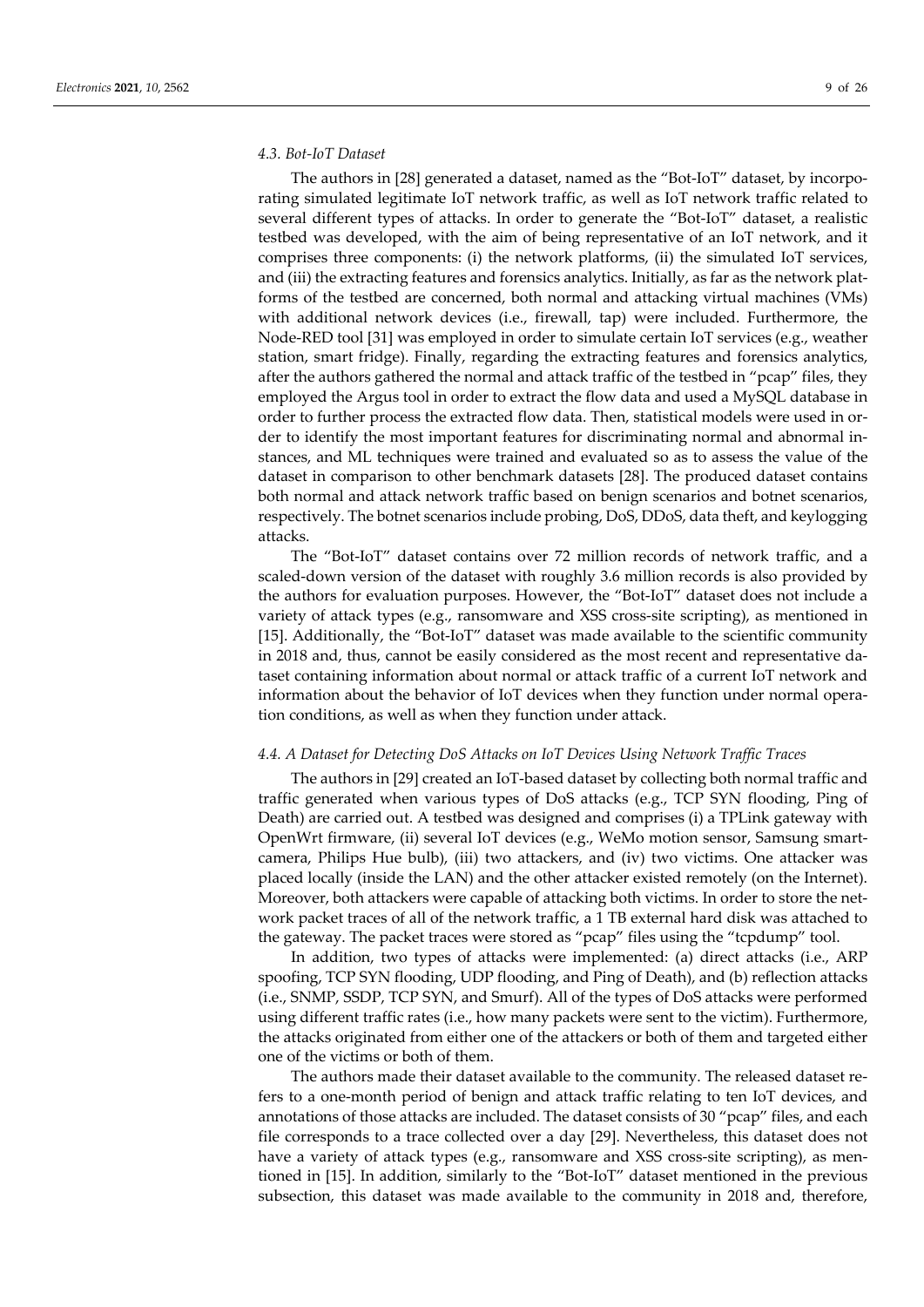cannot be easily considered as the most recent and representative dataset containing information about normal or attack traffic of a current IoT network and information about the behavior of IoT devices when they function under normal operation conditions, as well as when they function under attack.

#### *4.5. ToN\_IoT Telemetry Dataset*

The "TON\_IoT Telemetry" dataset includes events of a variety of IoT-related attacks and legitimate scenarios, IoT telemetry data collected from heterogeneous IoT/IIoT data sources, network traffic of the IoT/IIoT network, and audit traces of operating systems. Each of the classes of the "TON\_IoT Telemetry" dataset describes either a normal record or the related type of attack in the case of an attack record. In [15], the authors presented the testbed that they developed in order to generate the "TON\_IoT Telemetry" dataset [32]. The authors developed a testbed integrating IoT sensors (e.g., weather and modbus sensors), physical network components (e.g., switches, routers), several virtual machines (e.g., VMs of offensive Kali systems, VMs of Windows client systems), hacking platforms, cloud platforms, and fog platforms, and the testbed components were organized into the three layers of "Edge", "Fog", and "Cloud". In addition, the testbed employed a softwaredefined network (SDN) and network function virtualization (NFV) through the NSX-VMware platform [33]. The NSX-VMware platform enabled: a) the establishment of a virtualized "Fog" layer and a virtualized "Cloud" layer that simultaneously operated to offer the IoT/IIoT and network services; b) the emulation and control of multiple virtual machines (VMs) in the testbed for both hacking and normal operations, and c) the management of the interaction between the three layers.

#### 4.5.1. Testbed "Edge" Layer

The "Edge" layer is fundamental in IoT/IIoT applications because its devices measure real-world physical conditions and transmit the collected information to the "Fog" or "Cloud" for further analysis [34]. The "Edge" layer of the testbed contains various IoT/IIoT devices (e.g., weather and light bulb sensors) and physical gateways (i.e., routers and switches) to the Internet, as well as host systems. Besides, the "Edge" layer includes the physical host systems "NSX-VMware Server" and "vSphere System" used to deploy the "Fog" layer and the "Cloud" layer, respectively, by means of virtualization through the NSX-VMware platform [33] and the NSX-VMware hypervisor platform, respectively. The "Edge" layer of the testbed is linked to the "Fog" layer through the "vSwitch".

#### 4.5.2. Testbed "Fog" Layer

The purpose of the "Fog" layer is to extend the Cloud computing and services to the "Edge" layer of the network in order to provide limited computing capacity and storage near to the data sources [34]. The "Fog" layer of the testbed consists of the VMs and the virtualization technology that manages the VMs and their services using the NSX-VMware platform [15].

#### 4.5.3. Testbed "Cloud" Layer

The general purpose of the "Cloud" layer is to host large-size data centers with a significant capacity for both computation power and storage in order to support IoT/IIoT applications and satisfy the resource requirements for big data analysis.

#### 4.5.4. ToN\_IoT Datasets

The authors in [15] simulated several different types of attack scenarios (i.e., scanning, DoS, DDoS, ransomware, backdoor, data injection, cross-site scripting (XSS), password cracking, and man-in-the-middle (MITM)) on their testbed, and collected data from the different components of their testbed in dataset files. All of the datasets are provided in files that follow the "csv" (comma separated vector) format. The datasets files are split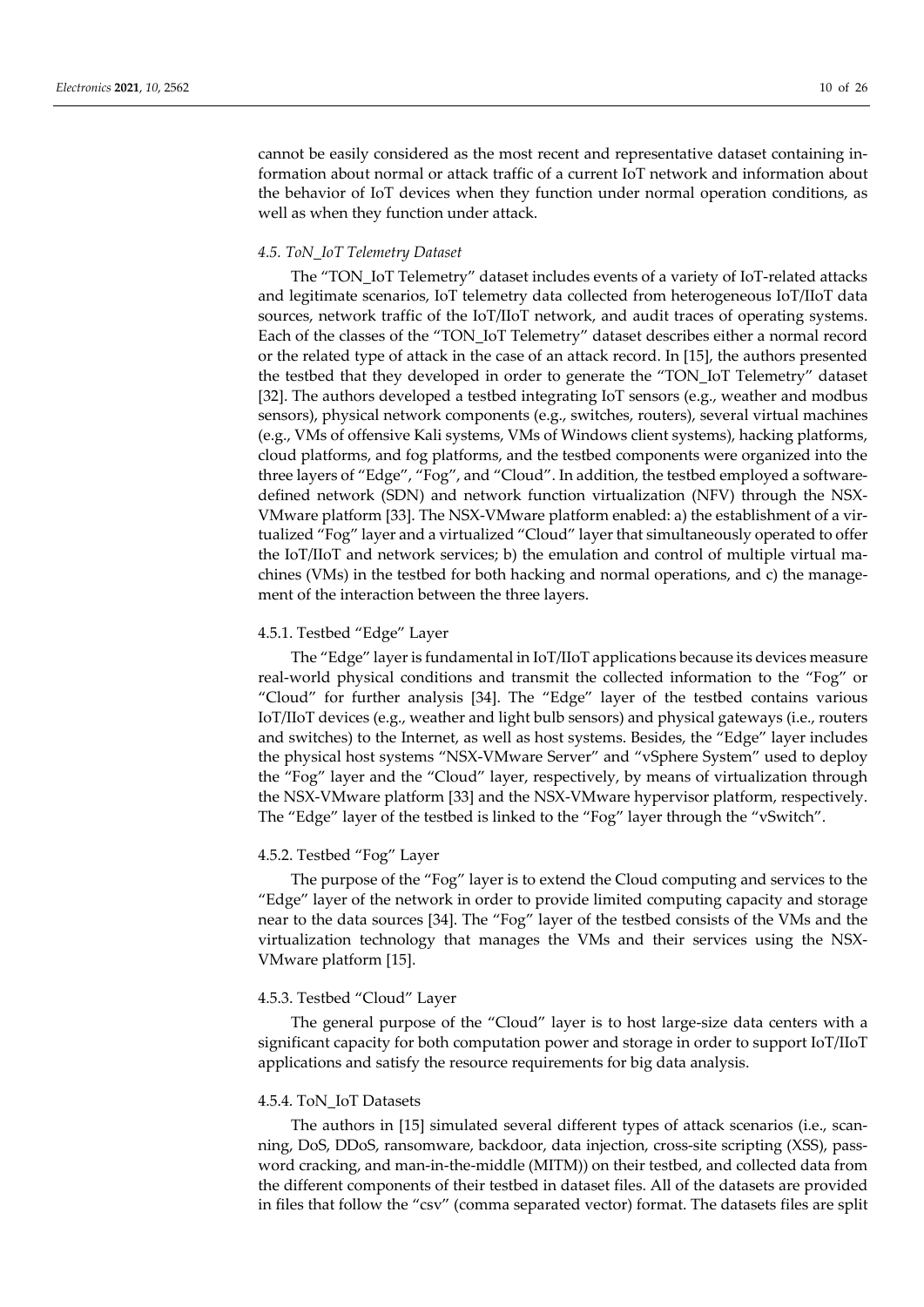into two main folders: (i) the "Processed" datasets folder, and (ii) the "Train\_Test" datasets folder.

The "Processed" datasets contain a processed and filtered version of the datasets with: (a) their standard features, (b) a label feature indicating whether an observation is normal or malicious, and (c) a type feature indicating the attacks' sub-classes for multiclass classification problems [15]. On the other hand, the "Train\_Test" datasets contain selected records of the "Processed" datasets that were used by the authors in [15] as training and testing datasets for training and evaluating the accuracy and efficiency of various ML algorithms.

Both the "Processed" datasets and the "Train\_Test" datasets consist of four types of dataset files (i.e., "Network", "IoT", "Linux", "Windows"), with each referring to either the network traffic or a specific type of device (e.g., sensor, server, desktop) of the testbed, as also demonstrated in Figure 1. In particular, the "Network" datasets contain the traffic data that passed through the entire testbed and were captured during the simulations, whereas the "IoT" datasets contain the data related to each of the seven IoT/IIoT sensors that were simulated in the testbed. Finally, the "Linux" datasets and the "Windows" datasets contain the data relating to the two Ubuntu systems and the two Windows systems in the testbed, respectively.



**Figure 1.** ToN\_IoT Telemetry datasets hierarchy.

In our experiments, in order to train and evaluate the selected ML algorithms, we focused on the "Train\_Test Network" datasets containing files with network-related data. In particular, the "Train\_Test Network" datasets contain files with the traffic data that passed through the entire testbed and were captured during the simulations. Table 3 shows the 45 features of the "Train\_Test Network" datasets along with their descriptions.

**Table 3.** Features and respective descriptions of the "Train\_Test Network" datasets.

|   | Feature  | Description                                                         |
|---|----------|---------------------------------------------------------------------|
|   | ts       | Timestamp of connection between flow identifiers                    |
|   | $src$ ip | Source IP addresses that originate endpoints' IP addresses          |
| 3 | src_port | Source ports that originate endpoint's TCP/UDP ports                |
| 4 | $dst_i$  | Destination IP addresses that respond to endpoint's IP<br>addresses |
| 5 | dst_port | Destination ports that respond to endpoint's TCP/UDP ports          |
| h | proto    | Transport layer protocols of flow connections                       |
|   | service  | Dynamically detected protocols, such as DNS, HTTP, and SSL          |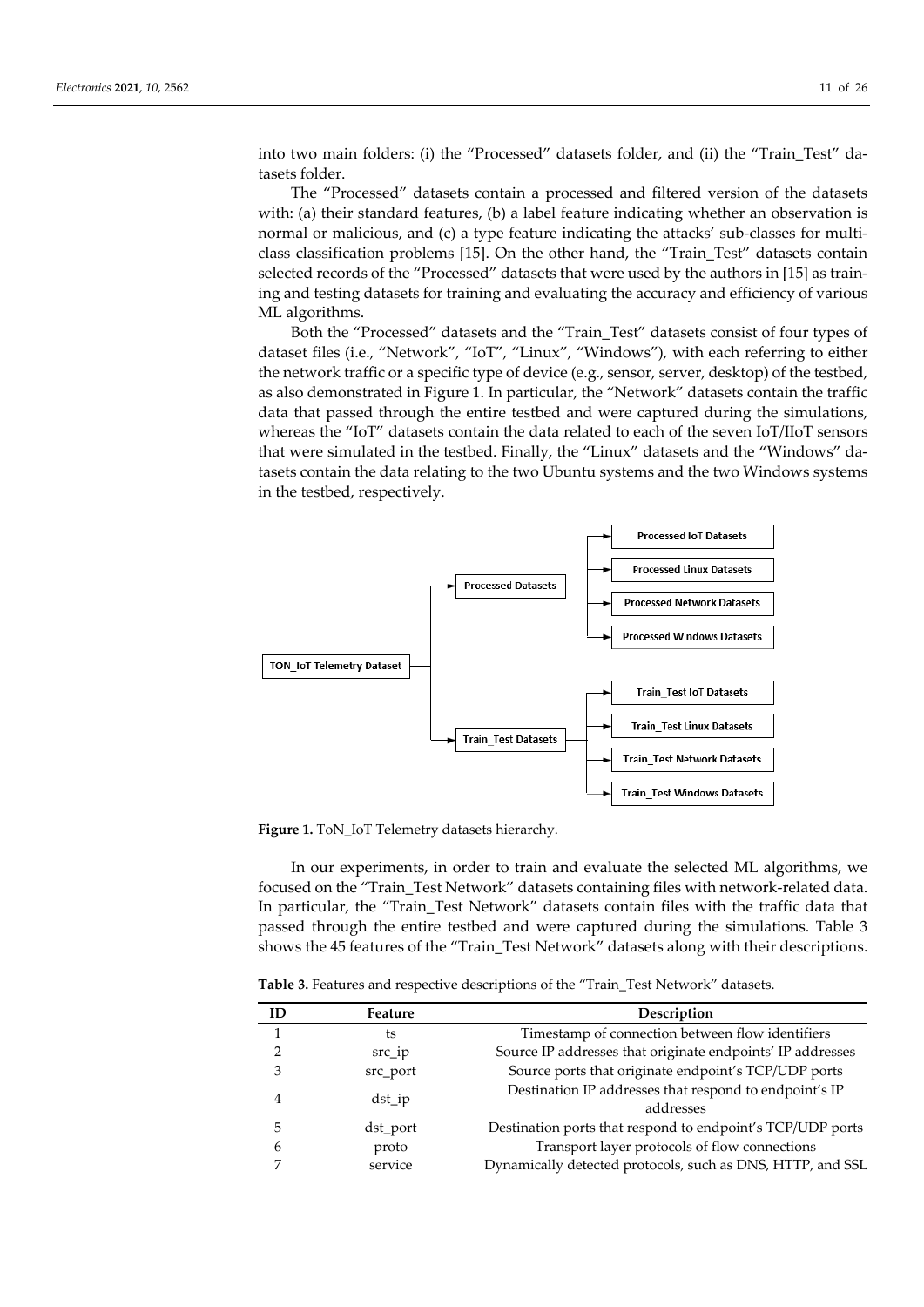| 8  | duration               | The time of the packet connections, which is estimated by<br>subtracting "time of last packet seen" and "time of first<br>packet seen" |
|----|------------------------|----------------------------------------------------------------------------------------------------------------------------------------|
| 9  | src_bytes              | Source bytes that are originated from payload bytes of TCP<br>sequence numbers                                                         |
| 10 | dst_bytes              | Destination bytes that are responded payload bytes from TCP<br>sequence numbers                                                        |
| 11 | conn_state             | Various connection states, such as S0 (connection without re-<br>play), S1 (connection established), and REJ (connection               |
| 12 | missed_bytes           | rejected)<br>Number of missing bytes in content gaps                                                                                   |
| 13 | src_pkts               | Number of original packets that is estimated from source sys-<br>tems                                                                  |
| 14 | src_ip_bytes           | Number of original IP bytes that is the total length of IP<br>header field of source systems                                           |
| 15 | dst_pkts               | Number of destination packets that is estimated from<br>destination systems                                                            |
| 16 | dst_ip_bytes           | Number of destination IP bytes that is the total length of IP<br>header field of destination systems                                   |
| 17 | dns_query              | Domain name subjects of the DNS queries                                                                                                |
| 18 | dns_qclass             | Values that specify the DNS query classes                                                                                              |
| 19 | dns_qtype              | Value that specifies the DNS query types                                                                                               |
| 20 | dns_rcode              | Response code values in the DNS responses                                                                                              |
| 21 | dns_AA                 | Authoritative answers of DNS, where T denotes server is<br>authoritative for query                                                     |
| 22 | dns_RD                 | Recursion desired of DNS, where T denotes request recursive<br>lookup of query                                                         |
| 23 | dns_RA                 | Recursion available of DNS, where T denotes server supports<br>recursive queries                                                       |
| 24 | dns_rejected           | DNS rejection, where the DNS queries are rejected by the<br>server                                                                     |
| 25 | ssl_version            | SSL version that is offered by the server                                                                                              |
| 26 | ssl_cipher             | SSL cipher suite that the server chose                                                                                                 |
|    |                        | SSL flag indicates the session that can be used to initiate new                                                                        |
| 27 | ssl_resumed            | connections, where T refers to the SSL connection being initi-<br>ated                                                                 |
| 28 | ssl_established        | SSL flag indicates establishing connections between two                                                                                |
|    |                        | parties, where T refers to establishing the connection                                                                                 |
| 29 | ssl_subject            | Subject of the X.509 cert offered by the server                                                                                        |
| 30 | ssl_issuer             | Trusted owner/originator of SLL and digital certificate<br>(certificate authority)                                                     |
| 31 | http_trans_depth       | Pipelined depth into the HTTP connection                                                                                               |
| 32 | http_method            | HTTP request methods, such as GET, POST, and HEAD                                                                                      |
| 33 | http_uri               | URIs used in the HTTP request                                                                                                          |
| 34 | http_version           | The HTTP versions utilized, such as V1.1                                                                                               |
| 35 | http_request_body_len  | Actual uncompressed content sizes of the data transferred<br>from the HTTP client                                                      |
| 36 | http_response_body_len | Actual uncompressed content sizes of the data transferred<br>from the HTTP server                                                      |
| 37 | http_status_code       | Status codes returned by the HTTP server                                                                                               |
| 38 | http_user_agent        | Values of the User-Agent header in the HTTP protocol                                                                                   |
| 39 | http_orig_mime_types   | Ordered vectors of mime types from source system in the<br>HTTP protocol                                                               |
| 40 | http_resp_mime_types   | Ordered vectors of mime types from destination system in the<br>HTTP protocol                                                          |
| 41 | weird_name             | Names of anomalies/violations related to protocols that<br>happened                                                                    |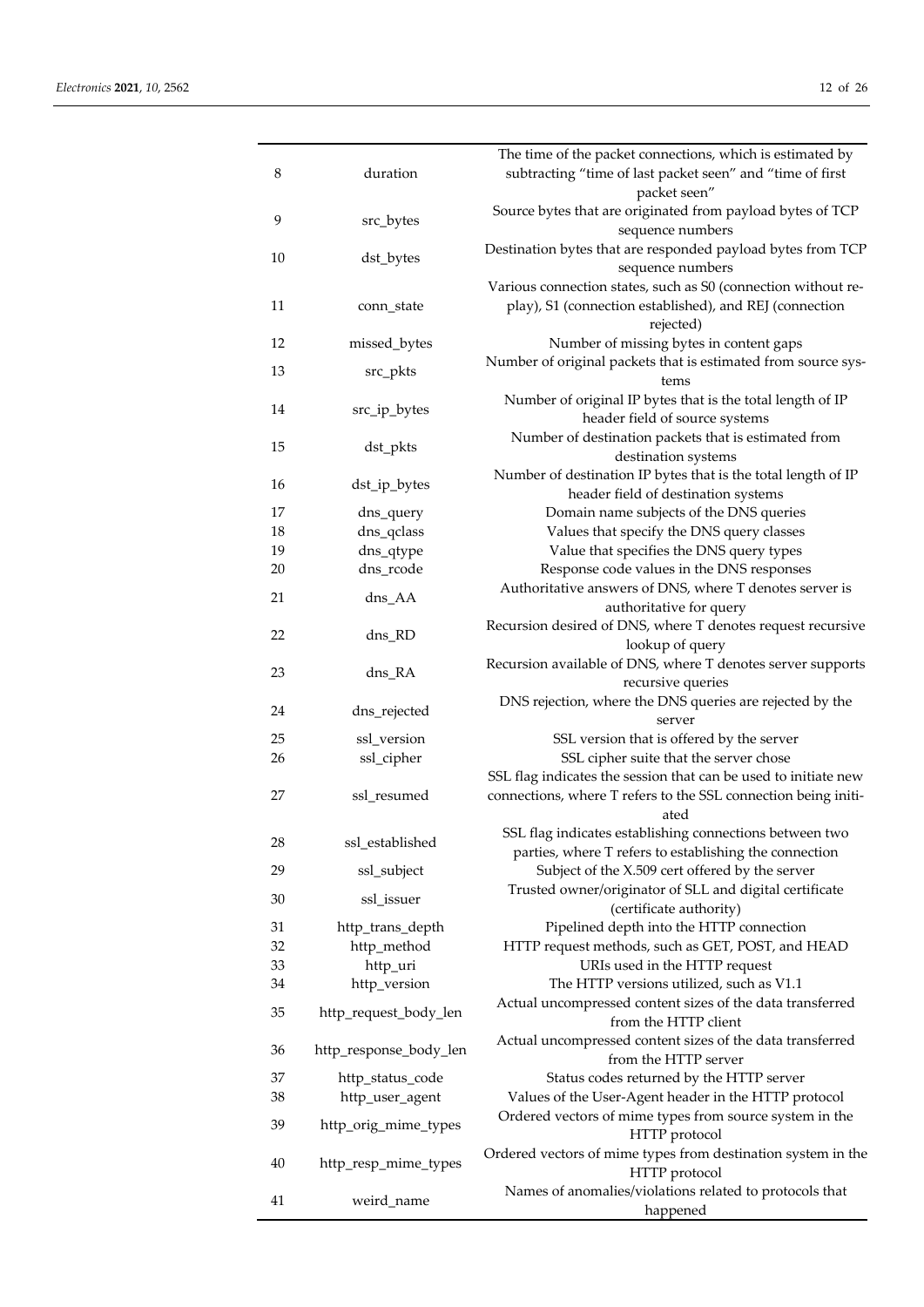| 42 | weird addl   | Additional information is associated to protocol<br>anomalies/violations                       |
|----|--------------|------------------------------------------------------------------------------------------------|
| 43 | weird notice | Indicates if the violation/anomaly was turned into a notice                                    |
| 44 | label        | Tags normal and attack records, where 0 indicates normal<br>and 1 indicates attacks            |
| 45 | type         | Tags attack categories, such as normal, DoS, DDoS, and<br>backdoor attacks, and normal records |

### *4.6. IoT Device Behavior Datasets*

Behavior datasets of IoT devices play a significant role in the deployment of a more accurate and efficient AIDS for IoT networks. However, despite the recent efforts focused on the generation of IoT-specific datasets, and also mentioned in the previous subsections, the generated datasets are limited in terms of information related to the behavior of IoT devices. Therefore, more efforts are required toward datasets including information about the behavior of IoT devices when they function under normal operation conditions, as well as when they function under attack. To this direction, and to the best of our knowledge, a first step is the IoT device behavior datasets generated by the work in [7]. The IoT device behavior datasets include information related to the behavior of the IoT devices based on a simulated benign scenario and a simulated malicious scenario. The classes of the IoT device behavior datasets are two (i.e., normal behavior, abnormal behavior) corresponding to the case of a binary classification problem. The authors in [7] utilized the Cooja simulator of the open source Contiki operating system (OS) [35] in order to simulate a benign IoT network scenario and a malicious IoT network scenario, and generate corresponding benign and malicious datasets. Each simulated scenario utilized five UDP-client motes and one UDP-server mote. The type of each mote was the "Tmote Sky", which is an ultralow power wireless module for use in sensor networks, monitoring applications, and rapid application prototyping [36].

The "benign" scenario utilized only "benign" motes and produced the "benign" datasets, which include only normal events. The "malicious" scenario utilized four "benign" UDP-client motes, one "malicious" UDP-client mote, and one "benign" UDP-server mote, and produced the "malicious" datasets, which contain both attack and normal events. Both the "benign" datasets and the "malicious" datasets are further divided into their respective "powertrace" datasets and "network traffic" datasets. The "powertrace" datasets includes information collected every 2 s on the energy consumption (i.e., behavior-related information) of the motes (i.e., IoT devices) of the simulated IoT network, whereas the "network traffic" datasets contain records related to the IoT network traffic features, such as the source/destination IPv6 address, packet size, and communication protocol [7]. In our experiments, we needed IoT device behavior datasets so as to train and test ML algorithms for the proposed AIDS, and, thus, we utilized both the "benign powertrace" dataset and the "malicious powertrace" dataset. Table 4 shows the features of the "benign powertrace" dataset and the "malicious powertrace" dataset, along with their descriptions.

**Table 4.** Features and respective descriptions of the "benign powertrace" dataset and the "malicious powertrace" dataset.

| Feature      | Description                                              |
|--------------|----------------------------------------------------------|
| sim time     | simulation time                                          |
| clock time() | clock time (i.e., by default, 128 ticks/second)          |
| ID           | Mote ID                                                  |
| P            | label                                                    |
| rimeaddr     | rime address                                             |
| seqno        | sequence number                                          |
| all_cpu      | accumulated CPU energy consumption during the simulation |
|              |                                                          |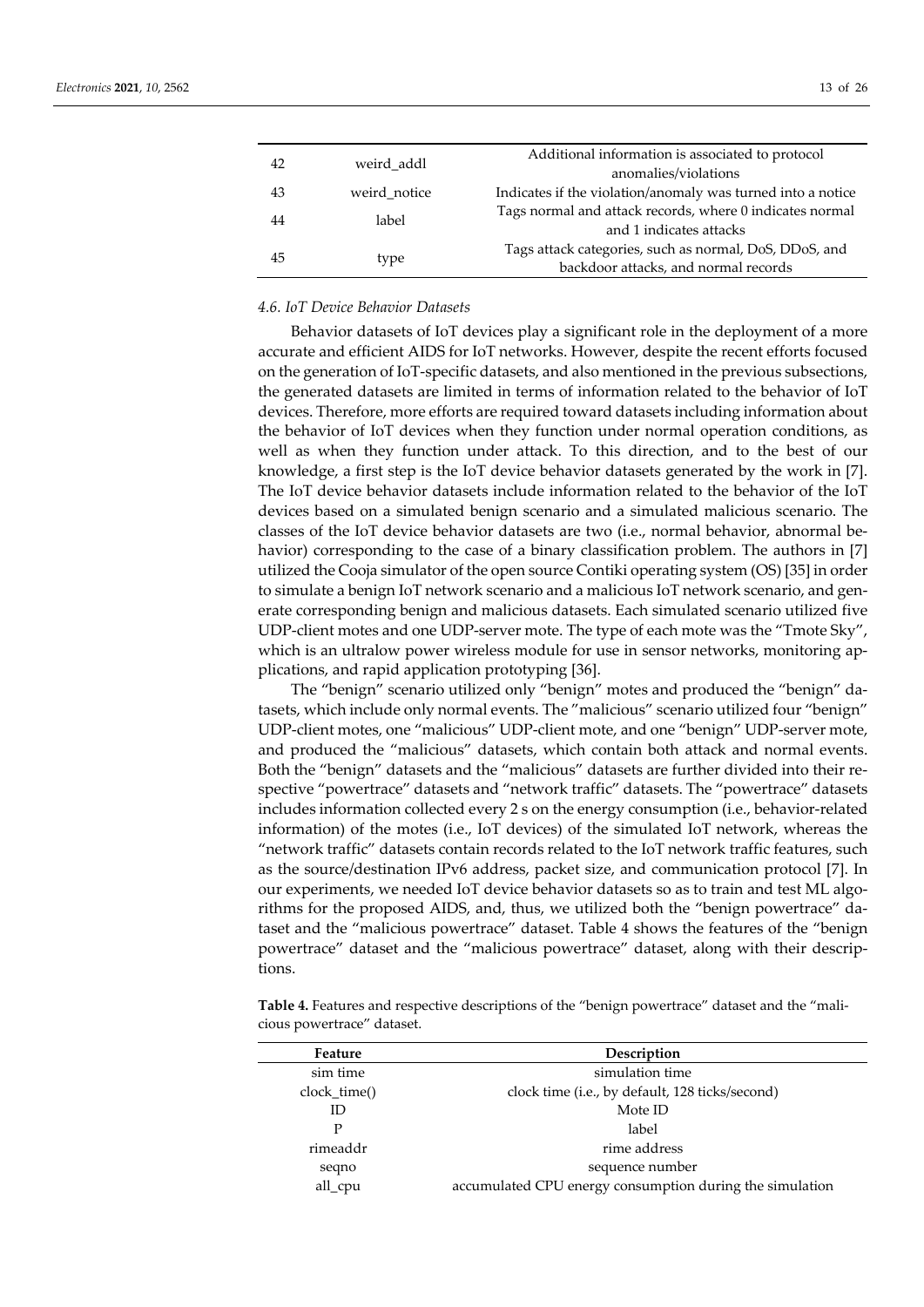| all_lpm           | accumulated low power mode energy consumption during the          |
|-------------------|-------------------------------------------------------------------|
|                   | simulation                                                        |
| all transmit      | accumulated transmission energy consumption during the simulation |
| all listen        | accumulated listen energy consumption during the simulation       |
|                   | accumulated idle transmission energy consumption during the       |
| all idle transmit | simulation                                                        |
| all idle listen   | accumulated idle listen energy consumption during the simulation  |
| cpu               | CPU energy consumption for this cycle of 2 s                      |
| lpm               | LPM energy consumption for this cycle of 2 s                      |
| transmit          | transmission energy consumption for this cycle of 2 s             |
| listen            | listen energy consumption for this cycle of 2 s                   |
| idle transmit     | idle transmission energy consumption for this cycle of 2 s        |
| idle_listen       | idle listen energy consumption for this cycle of 2 s              |

## **5. Scenario Architecture**

The proposed AIDS is designed for the IoMT edge network of IoT-based healthcare systems, as shown in Figure 2. The IoMT edge network interacts with objects, such as physical things (i.e., patient's body and patient's environment), through the IoMT devices of the IoMT edge network. Specifically, the IoMT edge network integrates:

- "bio-sensors", a type of IoMT sensor, whose purpose is to collect vital signs (e.g., blood pressure, body temperature) of the patient;
- "context-aware sensors", another type of IoMT sensor, for gathering context information (e.g., air pressure, humidity, or room temperature) from the patient environment;
- "IoMT actuators", for supporting the real-time provisioning of medical treatment (e.g., an insulin pump, which may be controlled remotely to inject the patient with insulin).

In other words, the main purpose of the IoMT edge network is to measure, collect, and handle the information provided by the monitored physical things (i.e., patient's body and patient's environment), as well as to transmit the collected information through the IoMT gateway to the application layer, where the cloud-based healthcare platform of the IoT-based healthcare system is located, for processing, analysis, storage, and decision making. Furthermore, the IoMT edge network facilitates the reception of the appropriate control commands from the application layer to the actuators again through the IoMT gateway.



**Figure 2.** IoT-based health monitoring system perception domain.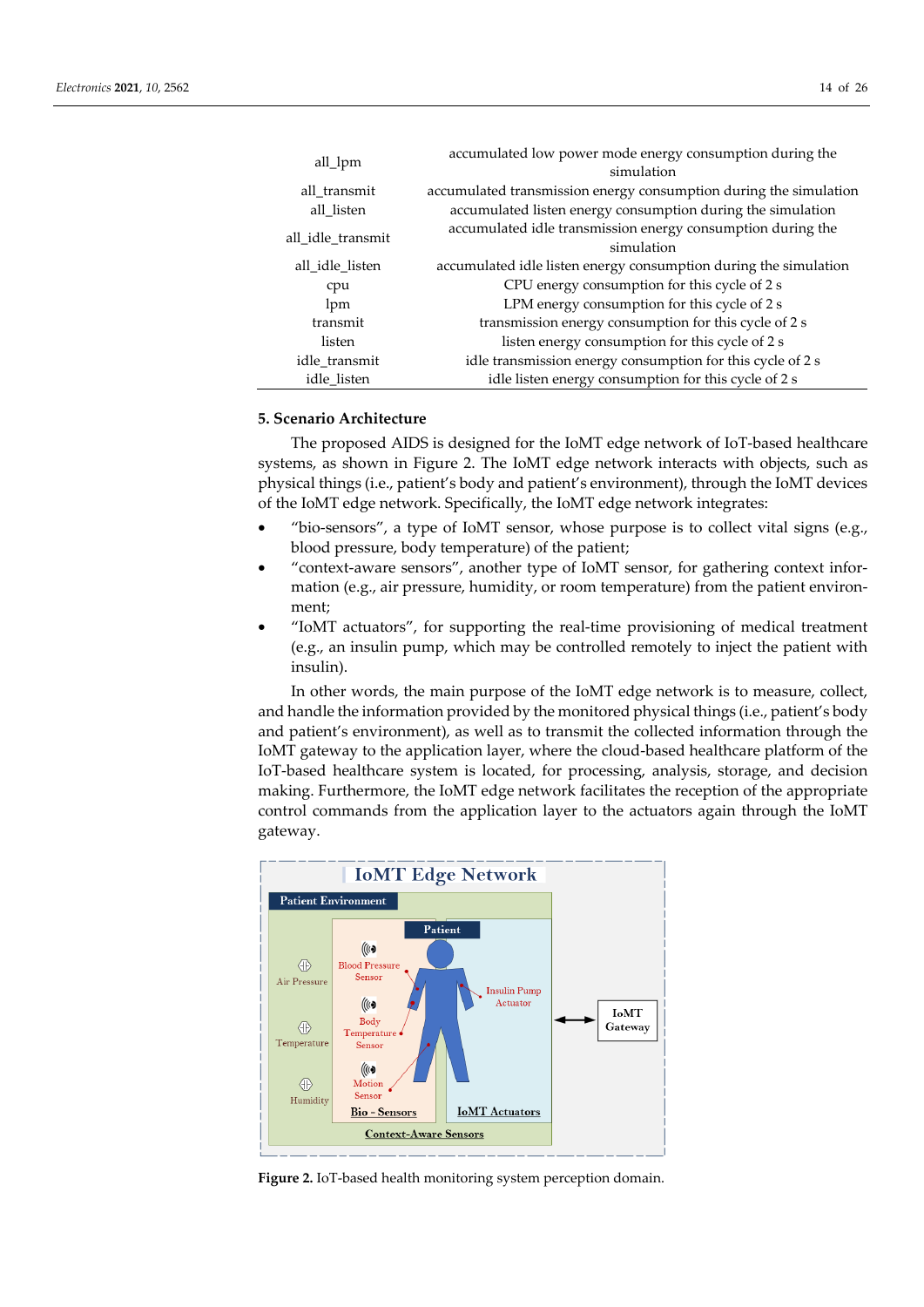#### **6. Proposed Anomaly-Based IDS**

#### *6.1. System Description*

The purpose of the proposed AIDS is to protect the IoMT edge network and its IoMT devices and gateway from internal and external threats that may exploit the inherent security vulnerabilities of IoT technology, by taking into consideration not only all of the current known IoT attack vectors but also unknown ones that may both appear in the future at all four layers of the ITU-T IoT reference model [37] and target the IoMT edge network, its IoMT devices, or the gateway. The proposed AIDS consists of (a) a set of distributed monitoring and data acquisition (MDA) components (i.e., a monitoring and data acquisition component runs on each IoMT device deployed and interconnected in the IoMT edge network), and (b) a central detection (CD) component (i.e., detection engine) running on the gateway, as illustrated in Figure 3.



**Figure 3.** The MDA components and the CD component of the proposed AIDS in the IoMT edge network.

At this point, it is important to mention the requirements that the gateway and the IoMT devices have to meet in order to support the proposed AIDS. First of all, the gateway is required to: (a) be capable of accessing behavior data about itself (e.g., energy consumption); (b) be capable of capturing packets and network-related information regarding the IoMT devices of the IoMT edge network; and (c) have enough resources (e.g., Raspberry Pi 4 Model B) to support both the standard operations as a relay node and the functions of the CD component running on it. On the other hand, each IoMT device is essential to: (a) be capable of accessing behavior data about themselves (e.g., energy consumption); and (b) have enough resources to handle both its normal operation as a sensor or actuator and the functions of the MDA component running on it.

#### *6.2. Monitoring and Data Acquisition (MDA) Component*

The monitoring and data acquisition (MDA) component runs on each IoMT device (i.e., IoMT sensor and IoMT actuator) connected to the gateway. Its aim is to monitor the behavior of the IoMT device hosting it and to collect relevant device behavior data, such as the CPU energy consumption, during a specific MDA period (i.e., sampling period). Furthermore, the MDA component is responsible for sending the collected data to the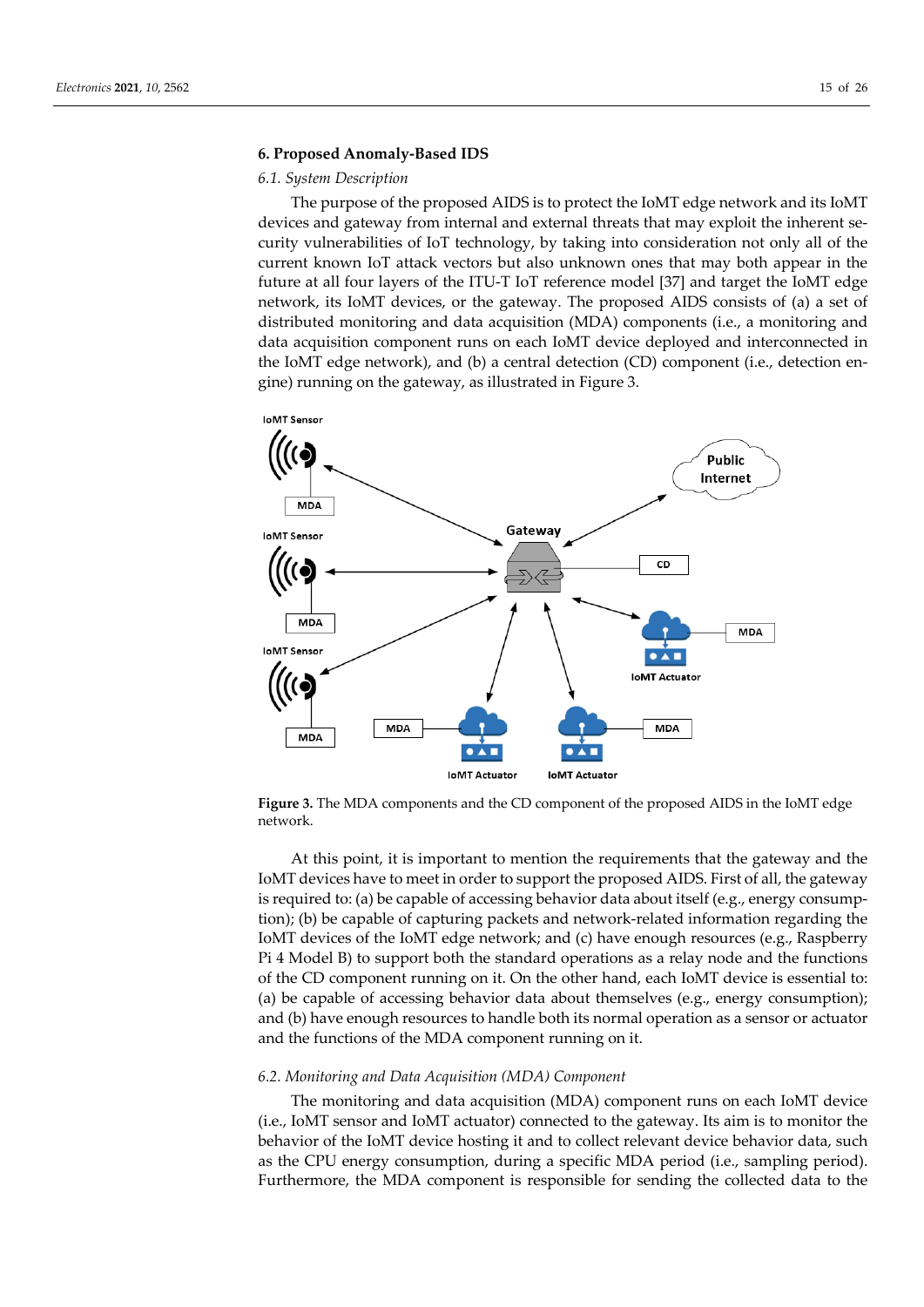

gateway as an MDA report. The MDA component consists of the following modules, whose relations are shown in Figure 4.

**Figure 4.** The monitoring and data acquisition (MDA) component.

"Data Collection" module: Collects data on run-time for the set of features summarized in Table 5, during the sampling period (i.e., a specific MDA period), and creates a record in CSV format;

"Data Recording" module: Writes the records created by the "data collection" module in log files in CSV format. Each log file contains a specific number of records defined by the maximum size of the log file;

"Data Reporting" module: Constructs reports including the log files created by the "data recording" module. Each report can contain a specific number of log files defined by the maximum number of log files for the given report. In principle, the "data reporting" module accumulates the continuously produced log files by the "data recording" module*,* and, when the number of the accumulated log files reach a certain value (i.e., maximum number of log files for the given report), they are grouped into a report together with the IoMT device ID. Finally, the report is transmitted to the gateway. To reduce the required bandwidth for reports transmission, the "data reporting" module may perform compression on the report if the host IoMT device has enough resources.

**Table 5.** Summary of features collected by the data collection module of the MDA component and their descriptions.

| Feature                                    | Description                                                                                                                          |
|--------------------------------------------|--------------------------------------------------------------------------------------------------------------------------------------|
| CPU usage                                  | Amount/percentage of used CPU resources                                                                                              |
| CPU processes                              | Amount of active CPU processes                                                                                                       |
| MEM usage                                  | Amount/percentage of used internal memory resources                                                                                  |
| Disk usage                                 | Amount/percentage of used external storage resources                                                                                 |
| Wi-Fi usage                                | Amount of bandwidth used by the Wi-Fi interface                                                                                      |
| Set of energy con-<br>sumption<br>features | Set of features (e.g., "powertrace" features in [7]) regarding energy consump-<br>tion during the different modes of the IoMT device |

#### *6.3. Central Detection (CD) Component*

The central detection (CD) component runs on the gateway of the IoMT edge network. The aim of the CD component is to: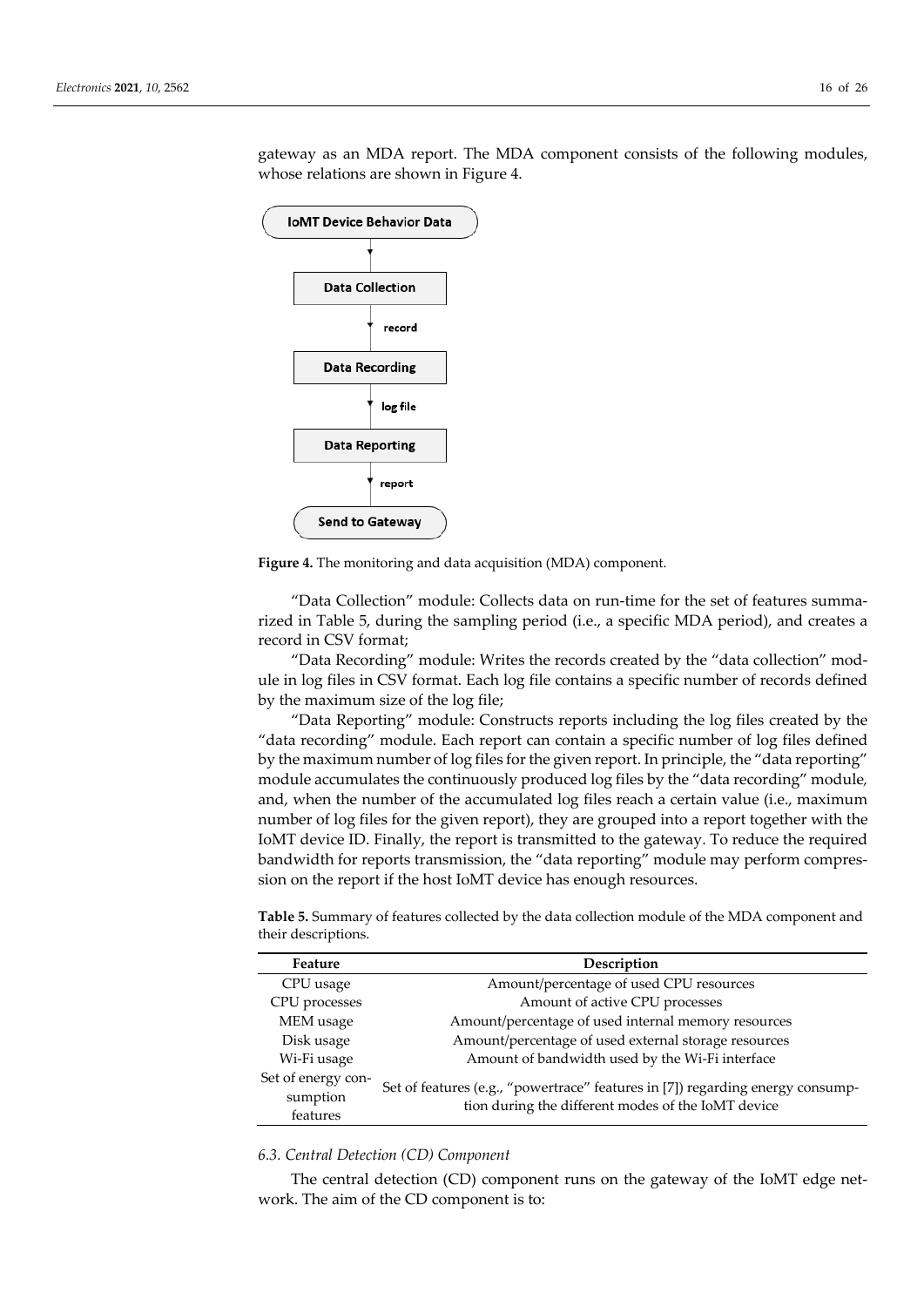- Monitor the behavior of the gateway hosting it and collect relevant behavior data, such as the accumulated CPU energy consumption, during a specific monitoring period (i.e., sampling period);
- Monitor the network traffic passing through the gateway and gather relevant network traffic data, such as source IP address, destination IP address, connection status information, and packet content information, during a specific monitoring period (i.e., sampling period);
- Receive the reports transmitted by the MDA components running on the IoMT devices that are connected to the gateway;
- Leverage the aforementioned data in order to identify whether an attack incident has occurred in the IoMT edge network, and trigger a corresponding security alert.

The CD component consists of the following modules, whose relations are shown in Figure 5.



**Figure 5.** The central detection (CD) component.

"Gateway Data Collection" module: Collects behavior data, regarding the gateway, on the run-time for the set of features summarized in Table 6, during the sampling period, and creates a record in CSV format;

"Gateway Data Recording" module: Writes the records created by the "gateway data collection" module in log files in CSV format. Each log file contains a specific number of records defined by the maximum size of the log file;

"Gateway Dataset Generation" module: Utilizes the log files created by the "gateway data recording" module and generates a gateway dataset in CSV format. Each gateway dataset is generated based on a specific number of log files defined by the maximum number of log files for the given gateway dataset. The value of the maximum number of log files for the given gateway dataset highly depends on the requirements of the detection engine (i.e., detection module);

**Table 6.** Summary of features collected by the gateway data collection module of the CD component and their descriptions.

| Feature       | Description                             |
|---------------|-----------------------------------------|
| CPU usage     | Amount/percentage of used CPU resources |
| CPU processes | Amount of active CPU processes          |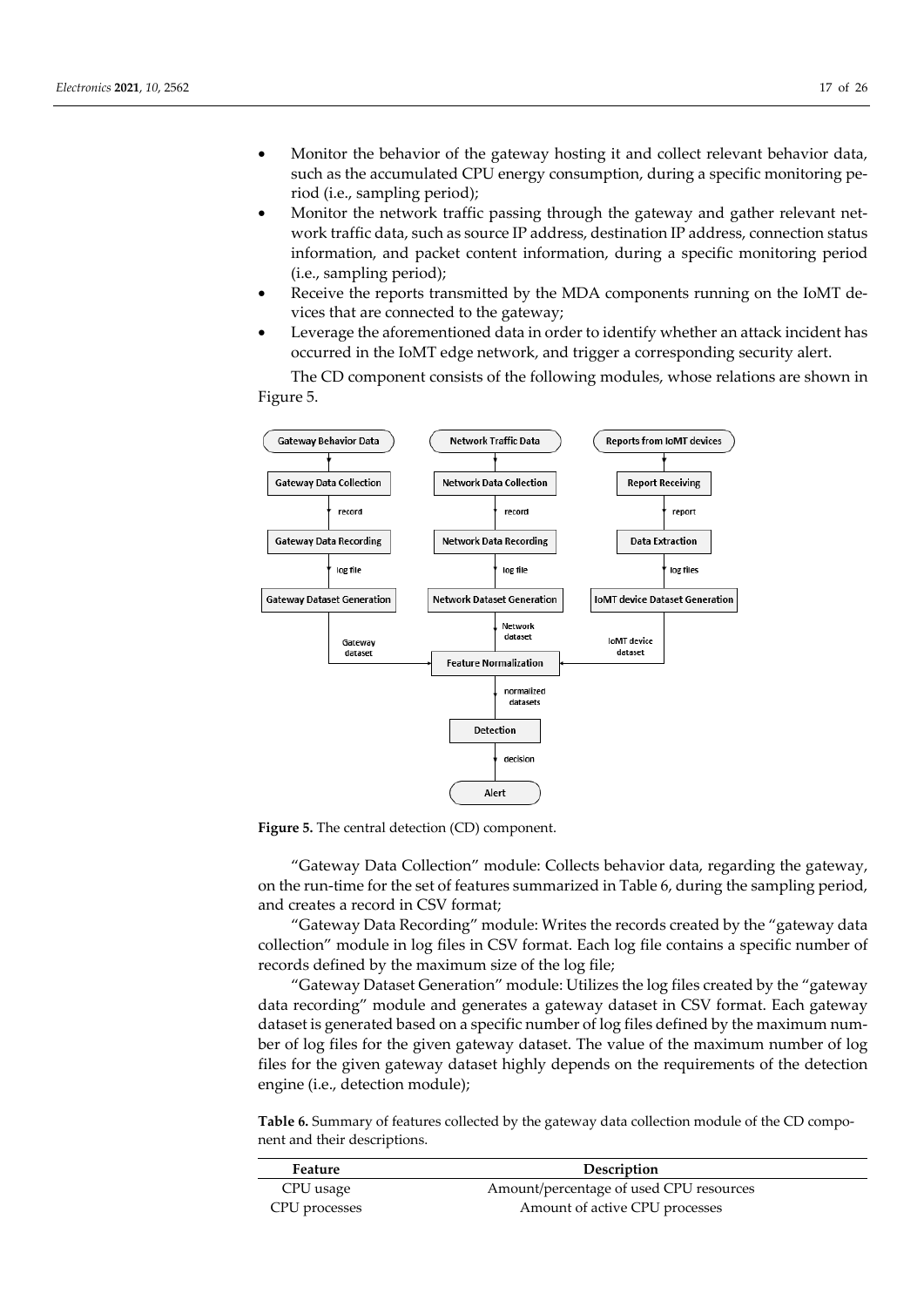| MEM usage          | Amount/percentage of used internal memory resources                            |
|--------------------|--------------------------------------------------------------------------------|
| Disk usage         | Amount/percentage of used external storage resources                           |
| Wi-Fi usage        | Amount of bandwidth used by the Wi-Fi interface                                |
| Set of energy con- |                                                                                |
| sumption           | Set of features regarding energy consumption during the different modes of the |
| features           | gateway                                                                        |

"Network Data Collection" module: Collects data, regarding the traffic passing through the gateway, on the run-time for the set of features summarized in Table 7, during the sampling period, and creates a record in CSV format;

"Network Data Recording" module: Writes the records created by the "network data collection" module in log files in CSV format. Each log file contains a specific number of records defined by the maximum size of the log file;

"Network Dataset Generation" module: Uses the log files created by the "network data recording" module and generates a network dataset in CSV format. Each network dataset is generated based on a specific number of log files defined by the maximum number of log files for the given network dataset. The value of the maximum number of log files for the given network dataset highly depends on the requirements of the detection engine (i.e., detection module);

**Table 7.** Summary of features collected by the network data collection module of the CD component, and their descriptions.

| Feature                | Description                                                       |
|------------------------|-------------------------------------------------------------------|
| Source IP address      | Source IP address of the sender endpoint                          |
| Destination IP address | Destination IP address of the sender endpoint                     |
| Packet size            | Length of packet in bytes                                         |
| Communication protocol | Features related to the protocol used for the transmission of the |
| information features   | packet                                                            |

"Report Receiving" module: Receives the reports sent by the MDA components running on every IoMT device that is connected to the gateway. Each received report contains the device ID in order to know the device from which it originates;

"Data Extraction" module: Extracts the log files that are included in each report that was received by the "report receiving" module. All of the log files extracted from a given report originate from the same IoMT device and are associated with the ID of the given IoMT device;

"IoMT Device Dataset Generation" module: Utilizes the log files that originate from a specific IoMT device and that were produced by the "data extraction" module in order to generate an IoMT device dataset in CSV format. The IoMT device dataset is generated based on a specific number of log files defined by the maximum number of log files for the given IoMT device dataset. The value of the maximum number of log files for the given IoMT device dataset highly depends on the requirements of the detection engine (i.e., detection module). In the case where there are multiple IoMT devices connected to the gateway, their corresponding IoMT device datasets are generated separately;

"Feature Normalization" module: Receives a gateway dataset, a network dataset, and one or multiple IoMT device datasets, and performs normalization on the features of the datasets. Each dataset is normalized independently from the other datasets and, thus, the module creates the following three different types of normalized datasets in CSV format: normalized gateway dataset, normalized network dataset, and normalized IoMT device dataset;

"Detection" module: Receives the three types of normalized datasets and detects whether or not an intrusion has occurred on the network consisting of the gateway and its connected IoMT devices. In the case of an intrusion incident, an alarm is triggered. In principle, this is the core module of the proposed AIDS and leverages ML algorithms in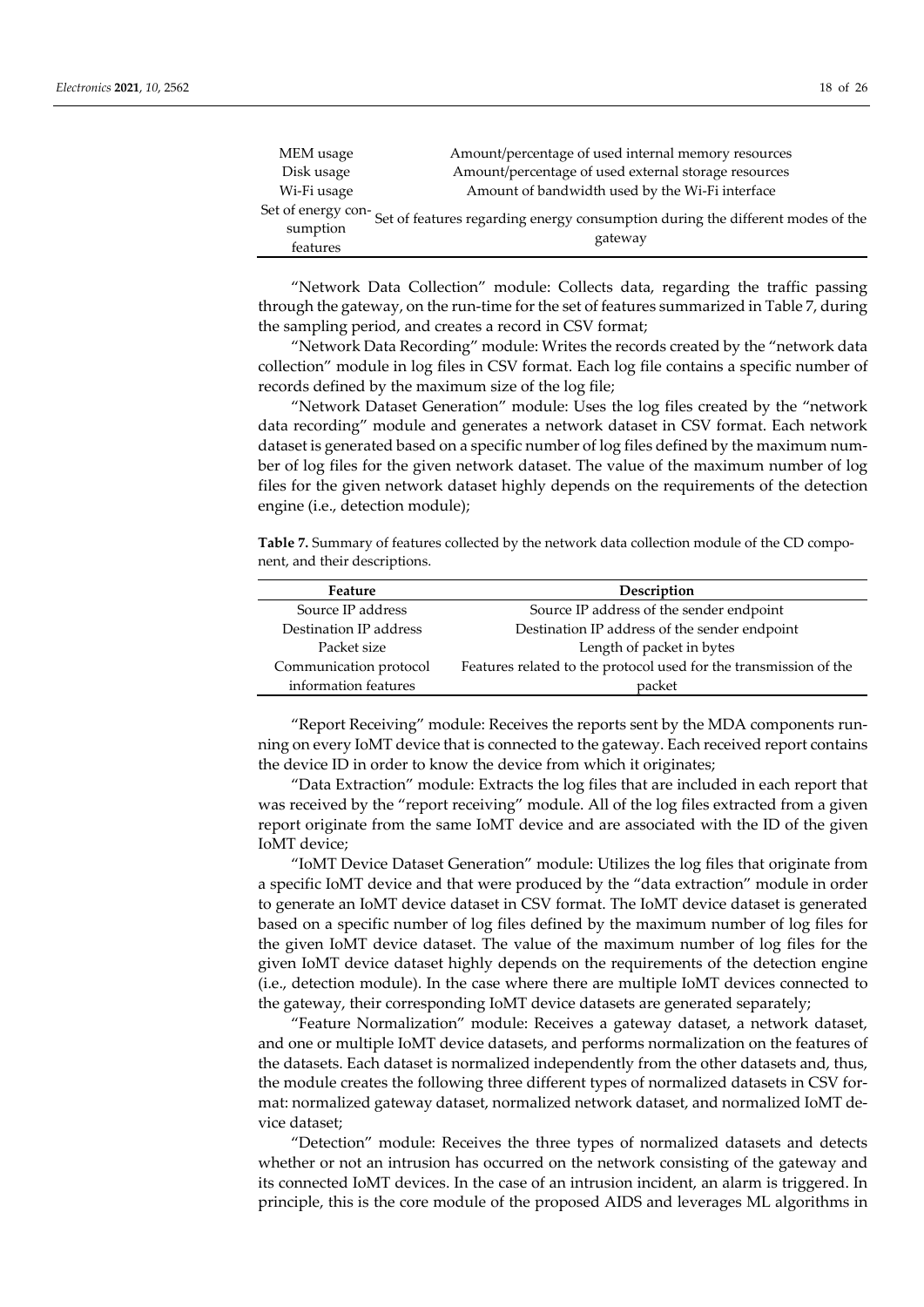order to identify known, as well as still unknown, attacks that may target the IoMT edge network, its IoMT devices, or the gateway. Additionally, since different normalized datasets are provided to the "detection" module, it can perform detection operations for each one of the different devices (i.e., gateway and connected IoMT devices) and, thus, can identify from where an attack originates or which device (i.e., IoMT device or gateway) is compromised.

#### **7. Performance Evaluation**

In this section, we focus on the performance evaluation of the following most popular ML algorithms for IoT AIDS [13,15], when they are applied for anomaly detection in the proposed AIDS: decision tree (DT), naïve Bayes (NB), linear regression (LR), random forest (RF), k-nearest neighbor (KNN), and support vector machines (SVM). Using four-fold cross validation, we trained and tested these algorithms over the same datasets consisting of (a) a specific part of the "Train\_Test Network" dataset of the "TON\_IoT Telemetry" dataset [32], and (b) the "benign powertrace" dataset and the "malicious powertrace" dataset produced following the approach in [7].

It is worthwhile to mention that, from the "Train\_Test Network" dataset of the "TON\_IoT Telemetry" dataset, we kept only the network records related to the edge layer of the testbed where the IoT devices are deployed, as described in [15]. For this reason, the desired network records were isolated from the "Train\_Test\_Network" dataset based on the IP address of the sender node and the destination node, and a record was kept only if the IP address of the sender node or the destination node belonged to the IP address range of the edge layer. Then, the isolated network records were merged into a new dataset, which will be referred to as the "Train\_Test edge network" dataset.

Moreover, regarding the "benign powertrace" dataset and the "malicious powertrace" dataset from [7], we merged the two datasets into a new dataset by adding the records of the second dataset to the end of the records of the first dataset, as both datasets have the same features. The generated new dataset will be referred to as the "all\_powertrace" dataset.

In our experiments, the Python language version 3.8.2 was used, along with the Scikit-Learn [38] library. We utilized specific functions of the Scikit-Learn library and a Python script was created utilizing these functions in order to perform the training and testing of the ML algorithms. Table 8 presents the functions that we utilized from the Scikit-Learn package, along with an explanation of how these functions were used.

| <b>Function</b>          | <b>Explanation of Usage</b>                                                |
|--------------------------|----------------------------------------------------------------------------|
| OrdinalEncoder()         | Pre-processing of the data of the datasets                                 |
| ColumnTransformer()      | Pre-processing of the data of the datasets                                 |
| MinMaxScaler()           | Normalization of the data of the datasets                                  |
| train test split()       | Split of a dataset into training and testing parts                         |
| DecisionTreeClassifier() | Implementation of a decision tree algorithm to train and evaluate          |
| RandomForestClassifier() | Implementation of a random forest algorithm to train and                   |
|                          | evaluate                                                                   |
| LogisticRegression()     | Implementation of a logistic regression algorithm to train and evaluate    |
| GaussianNB()             | Implementation of a naïve Bayes algorithm to train and evaluate            |
| SVC()                    | Implementation of a support vector machine algorithm to train and          |
|                          | evaluate                                                                   |
| KNeighborsClassifier()   | Implementation of a k-nearest neighbor algorithm to train and evaluate     |
| StratifiedKFold()        | Split of a training part of a dataset into k-folds to perform k-fold cross |
|                          | validation                                                                 |
| cross validate()         | Performing k-fold cross validation                                         |

**Table 8.** Utilized functions of the Scikit-Learn package, along with a brief explanation of how they were used.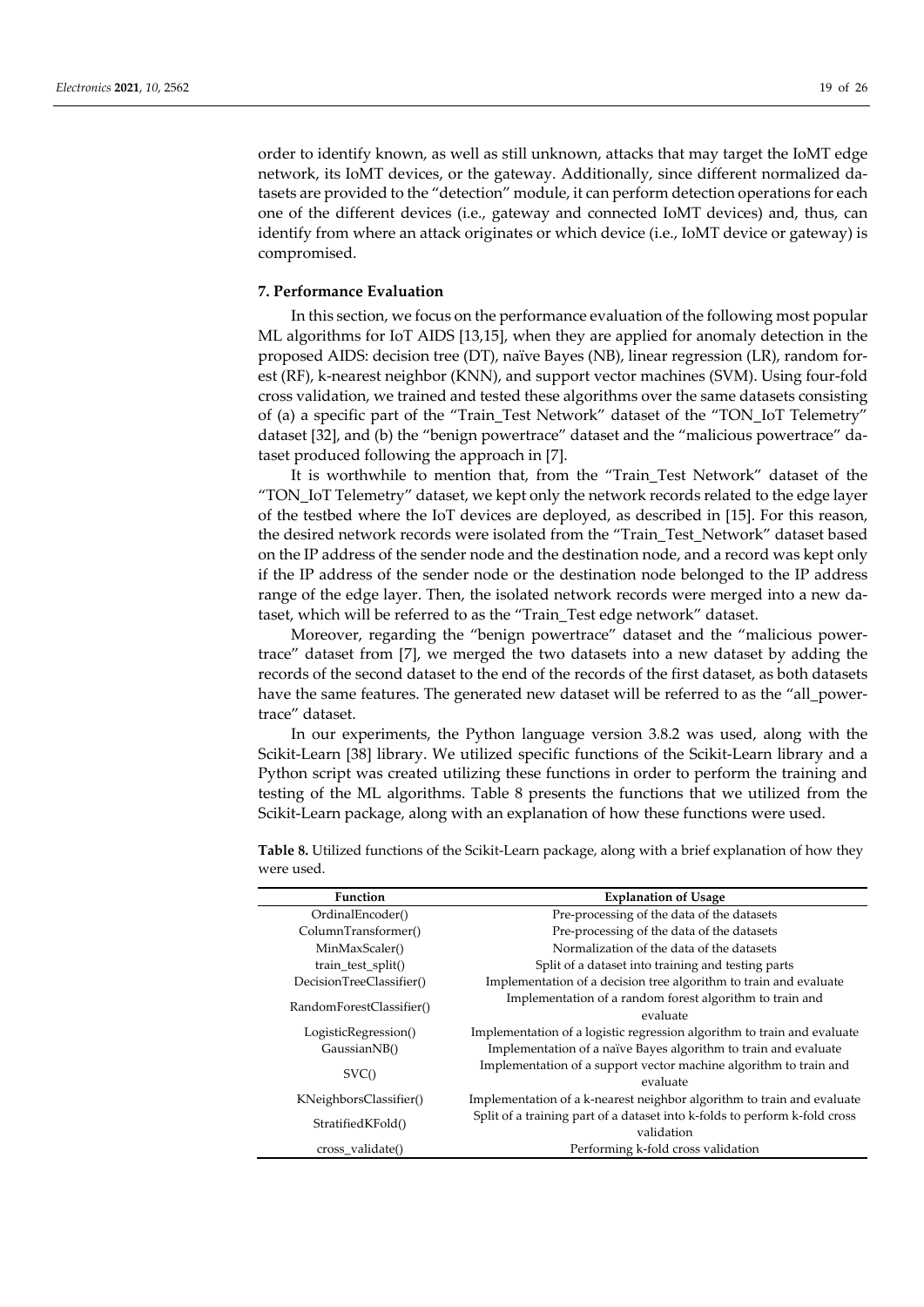#### *7.1. Dataset Pre-Processing and Normalisation*

It is necessary to prepare the datasets before they are utilized to train and test the ML algorithms. The preparation of the data includes data pre-processing and data normalization. In our case, the pre-processing step involved the removal of unnecessary features and the conversion of the nominal values of the categorical features to numeric values.

#### 7.1.1. Dataset Pre-Processing

Initially, the feature "ts" was omitted from all records of the "Train\_Test edge network" dataset because this feature may cause some ML algorithms to overfit the training data, as also highlighted by the authors in [15].

As far as the "all\_powertrace" dataset is concerned and similar to the feature "ts" of the "Train\_Test edge network" dataset, the feature "clock\_time" was filtered out. In addition, the features related to the simulation time (i.e., "sim time" feature) or the simulation duration (i.e., "all\_cpu", "all\_lpm", "all\_transmit", "all\_listen", "all\_idle\_transmit", "all\_idle\_listen", and "seqno" features) were filtered out from the "all\_powertrace" dataset. Additionally, the "P" feature was omitted, because it only has a fixed value throughout all of the collected records of the "all\_powertrace" dataset.

Finally, the nominal values of the categorical features of the "Train\_Test edge network" dataset and the "all\_powertrace" dataset were converted to numeric values to facilitate their use by the ML algorithms. For example, if a feature possessed the values of "on" and "off", these values were converted to "1" and "0", respectively. This was achieved by employing a label-encoding method [17].

#### 7.1.2. Normalization

After the conversion of the values of all nominal features was completed in the preprocessing step, the data normalization step was then performed to the numeric values of each feature. If the values of a feature are significantly larger compared to the values of other features, this may lead to inaccurate results. Thus, data normalization helps to ensure that features with significantly large values do not outweigh features with smaller values. To achieve this, all of the features' values are scaled within the range of [0.0, 1.0] by performing a min–max normalization process on each feature. This normalization process is described by the following equation:

$$
z = (x - x_{\min})/(x_{\max} - x_{\min})
$$
\n(8)

where z is the normalized value (i.e., after scaling),  $x$  is the value before scaling, and  $x_{\text{max}}$ and xmin are the maximum and minimum values of the feature, respectively.

#### *7.2. Training Process of ML Algorithms*

The selected ML algorithms were trained and tested separately over (a) the "Train\_test edge network" dataset, and (b) the "all\_powertrace" dataset. Initially, each of the two datasets was split into two parts: the train part and the test part. The train part consisted of 80% of the dataset and the ML algorithms were trained and evaluated with this part. On the other hand, the test part consisted of 20% of the dataset and was held back for further evaluation of the models with unseen data. The percentage split of 80% train–20% test was determined according to [17] as the best ratio to avoid the overfitting problem. After that, the training process of each ML algorithm over each dataset was performed using the four-fold cross validation method. According to this method, the training dataset is divided into four subsets of equal size and the records of each subset are randomly selected. The training process is repeated four times. Each time, three of the four subsets are utilized for the training of the ML algorithm and the remaining subset is used for validation. The final performance results are produced by averaging the results of the four folds [17]. Table 9 presents a summary of the hyperparameters of each of the six ML algorithms when the ML algorithm requires a hyperparameter to be set.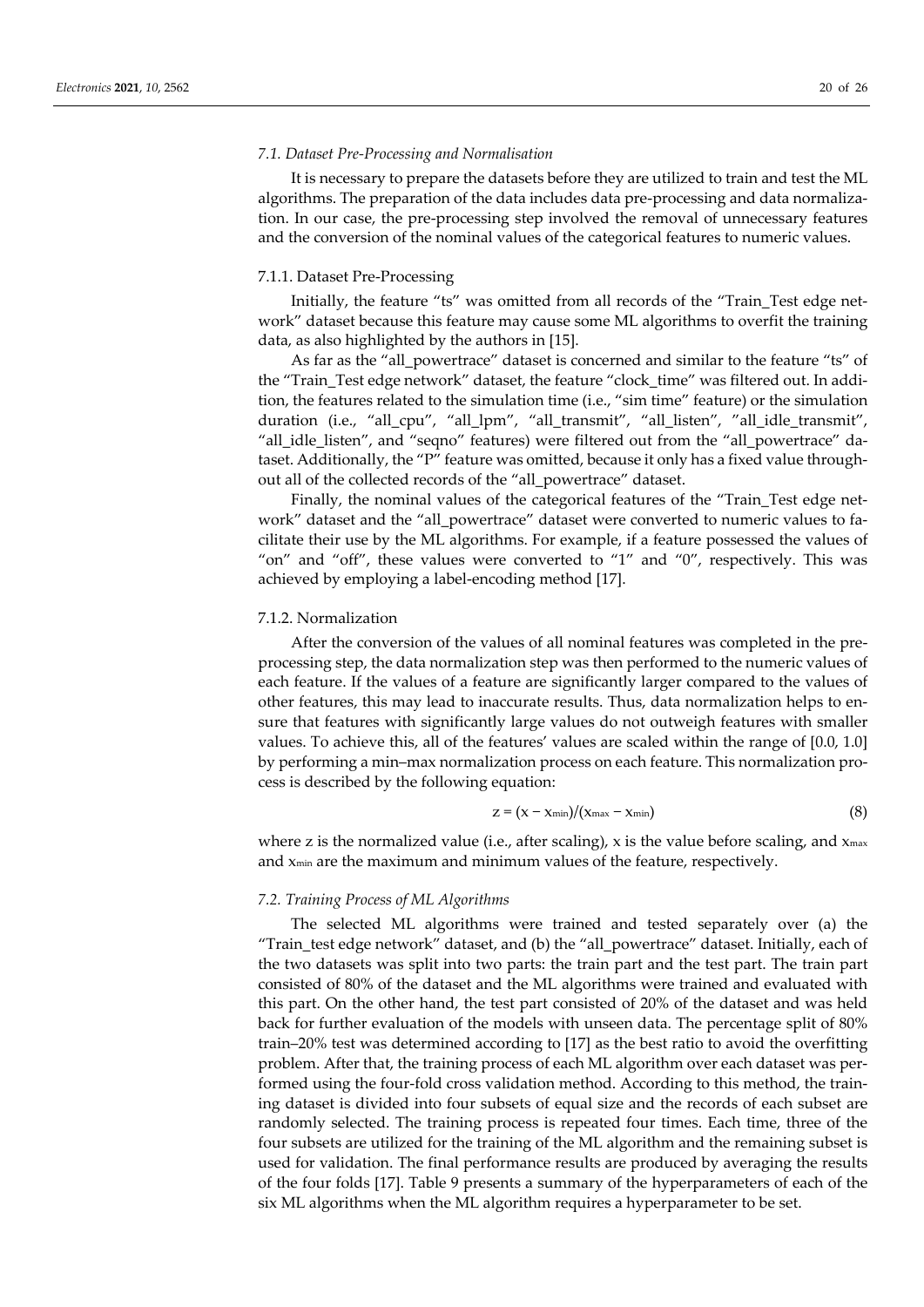| ML Algorithm           | <b>Hyperparameters</b>                                         |  |  |  |
|------------------------|----------------------------------------------------------------|--|--|--|
| Decision Tree          | The Gini index was used to select tree nodes.<br>(1)           |  |  |  |
|                        | Minimum samples per leaf node set to 10<br>(2)                 |  |  |  |
|                        | The Gini index was used to select tree nodes.<br>(1)           |  |  |  |
| Random Forest          | The minimum samples per leaf node was set to 10.<br>(2)        |  |  |  |
|                        | The random forest consisted of 10 decision trees.<br>(3)       |  |  |  |
| Naïve Bayes            | The Gaussian variant of the NB algorithm was used.             |  |  |  |
| Logistic Regression    |                                                                |  |  |  |
| Support Vector Machine | The Gaussian radial basis function (RBF) was set as the kernel |  |  |  |
|                        | function.                                                      |  |  |  |
| K-Nearest Neighbor     | The value of K was set to 5.<br>(1)                            |  |  |  |
|                        | The Euclidean distance was set as the distance metric.<br>(2)  |  |  |  |

**Table 9.** Summary of the hyperparameters of each ML algorithm when the ML algorithm requires a hyperparameter to be set.

## *7.3. Performance Evaluation Results*

The selected ML algorithms were trained and tested on the "Train\_Test edge network" dataset and the "all\_powertrace" dataset for binary classification, using the fourfold cross validation method. The performance of the selected ML algorithms was evaluated by the evaluation metrics of accuracy, precision, recall, and F1-score. The numerical results of the evaluation metrics for the selected ML algorithms, when applied to the "Train\_Test edge network" dataset, are shown in Table 10 and Figure 6.

**Table 10.** Evaluation metrics for binary classification for the "Train\_Test edge network" dataset.

| ML Algorithm | Accuracy | Precision | Recall | <b>F1-Score</b> |
|--------------|----------|-----------|--------|-----------------|
| DT           | 0.9997   | 0.9997    | 0.9991 | 0.9994          |
| NB           | 0.3444   | 0.2791    | 0.9997 | 0.4364          |
| LR           | 0.9870   | 0.9552    | 0.9955 | 0.9750          |
| RF           | 0.9996   | 0.9989    | 0.9995 | 0.9992          |
| <b>KNN</b>   | 0.9998   | 0.9995    | 0.9997 | 0.9996          |
| <b>SVM</b>   | 0.9873   | 0.9530    | 0.9993 | 0.9756          |



**Figure 6.** Evaluation metrics for binary classification for the "Train\_Test edge network" dataset.

It can be easily observed that almost all of the ML algorithms demonstrate a high performance for the "Train\_Test edge network" dataset. The DT, RF, and KNN algorithms show an almost perfect accuracy score (i.e., 0,99), followed by the LR and SVM methods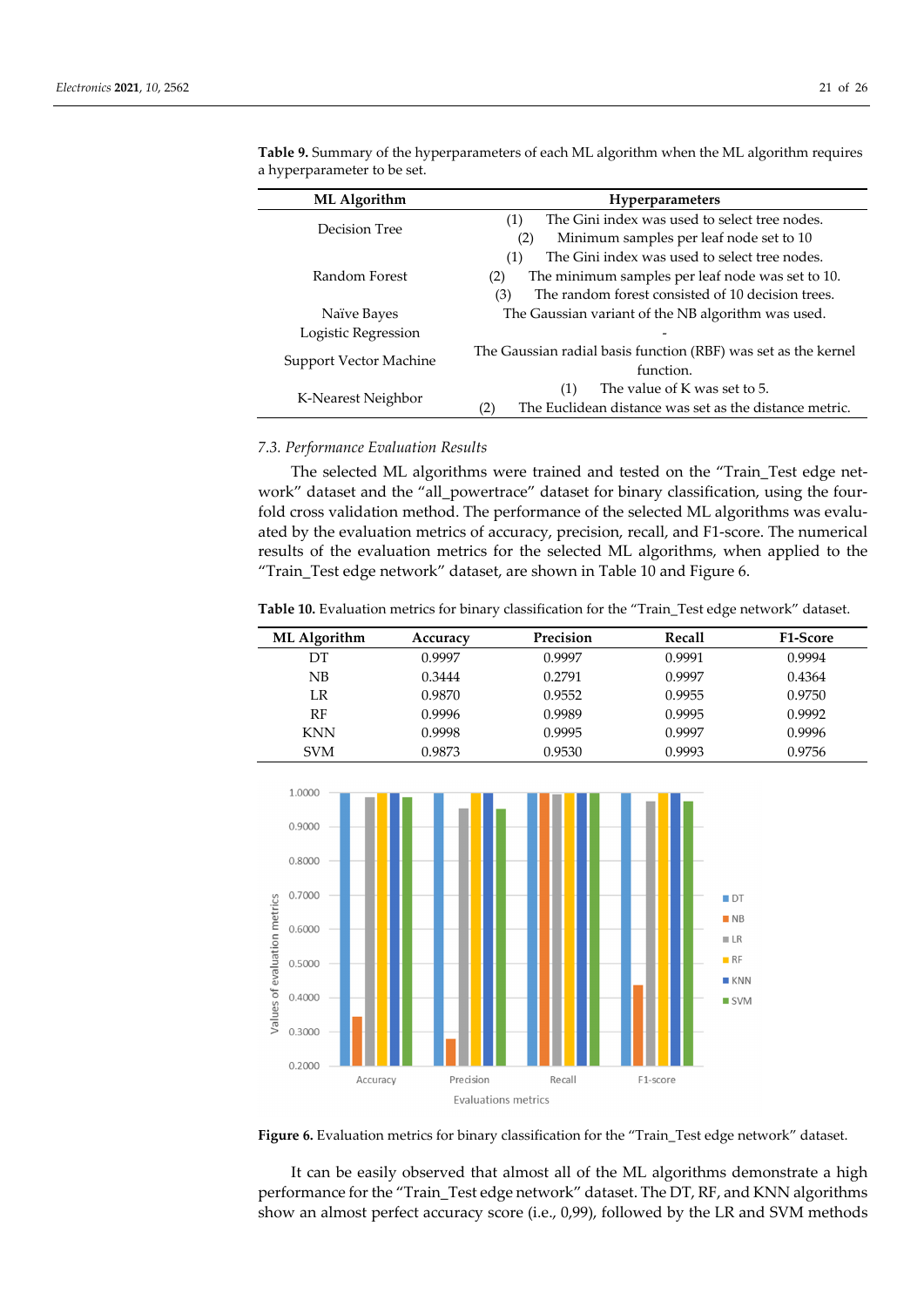(i.e., 0,98). The same trend can be seen in the precision, recall, and F1-score, which are extremely high. However, the NB classifier performs significantly worse than the rest of the algorithms in almost all evaluation metrics. In particular, although the NB method achieves a very high recall (0,99), it demonstrates a low accuracy (i.e., 0.34), precision (i.e., 0,28), and F1-score (i.e., 0,44) due to dependencies among the features of the "Train\_Test edge network" dataset.

Furthermore, the "all\_powertrace" dataset was also used to train and test the selected ML algorithms for binary classification, using the four-fold cross validation method. The performance of the selected ML algorithms was also evaluated by the evaluation metrics of accuracy, precision, recall, and F1-score. The numerical results of the evaluation metrics for the selected ML algorithms are shown in Table 11 and Figure 7.

| ML Algorithm | Accuracy | Precision | Recall | <b>F1-Score</b> |
|--------------|----------|-----------|--------|-----------------|
| DT           | 0.9889   | 0.9742    | 0.9587 | 0.9664          |
| NB           | 0.9613   | 0.8218    | 0.9805 | 0.8942          |
| LR           | 0.9785   | 0.9378    | 0.9326 | 0.9352          |
| RF           | 0.9900   | 0.9718    | 0.9684 | 0.9701          |
| <b>KNN</b>   | 0.9887   | 0.9752    | 0.9566 | 0.9658          |
| <b>SVM</b>   | 0.9785   | 0.9375    | 0.9333 | 0.9354          |

Table 11. Evaluation metrics for binary classification for the "all\_powertrace" dataset.



Figure 7. Evaluation metrics for binary classification for the "all\_powertrace" dataset.

Similarly to the results related to the "Train\_Test edge network" dataset, all of the ML algorithms demonstrated an extremely high accuracy, with the lowest accuracy value being 0.96. The DT, RF, and KNN classifiers showed an almost perfect precision that was close to 0.99, whereas the NB, LR, and SVM classifiers demonstrated a high precision that was between 0.82 and 0.94. Moreover, all of the ML algorithms showed a high recall and high F1-score, with the lowest values being 0.93, and 0.89 respectively. It is noteworthy to mention that the performance of NB has improved due to reduced dependencies among the features of the "all\_powertrace" dataset.

The evaluation results demonstrate that the DT, RF, and KNN algorithms are more suitable to be used as the core of the detection component (i.e., CD component). Based on the above tables and figures, the DT, RF, and KNN algorithms presented high values regarding all of the evaluation metrics (i.e., accuracy, precision, recall, F1-score) while being trained and testing using either the "Train\_Test edge network" dataset or the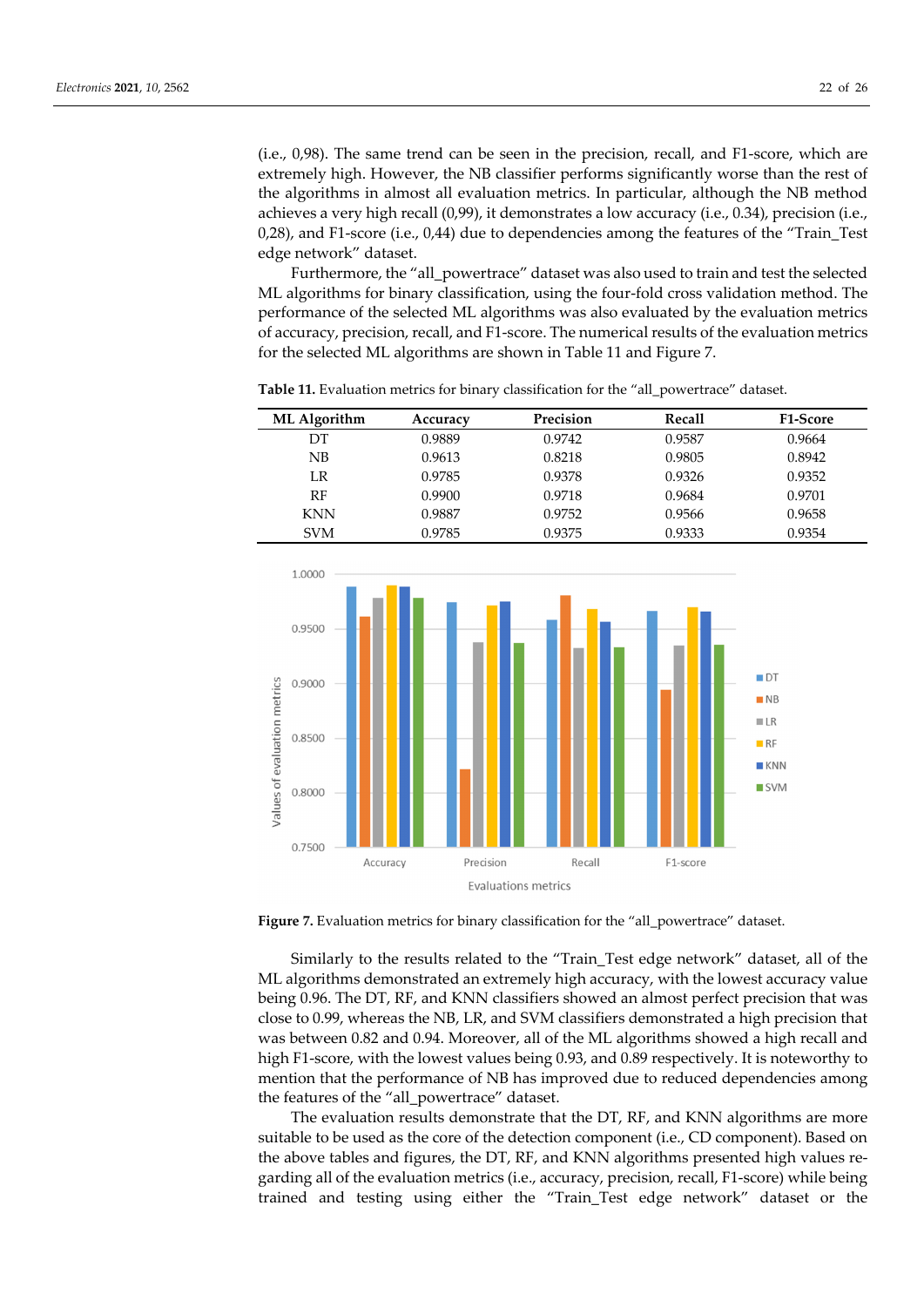"all\_powertrace" dataset. In both cases, the lowest values for all of the three algorithms (i.e., DT, RF, KNN) regarding the accuracy, precision, recall, and F1-score were 0.99, 0.97, 0.96, and 0.97, respectively. Therefore, it is evident that, among the six selected popular ML algorithms, the DT, RF, and KNN algorithms are the three best algorithms based on their performance.

#### **8. Challenges and Future Work**

As future work, we intend to develop a prototype of the proposed AIDS in order to evaluate its performance in terms of computational overhead on the gateway and the sensors. In particular, the next first step is the implementation of the central detection (CD) component of the proposed AIDS, relying on DT, RF, and KNN algorithms for anomaly detection, on a Raspberry Pi 4 device that plays the role of the gateway in an IoMT network. The DT, RF, and KNN will be implemented to run on the Raspberry Pi 4 device, and their computational overhead will be evaluated. In addition, the monitoring and data acquisition (MDA) component is planned to be implemented for an IoMT sensor (i.e., MTM-CM5000-MSP sensor) that will be connected to the gateway (i.e., Raspberry Pi 4 Model B device). The developed MDA component will be evaluated in terms of its computational overhead.

Another direction of our future work is the usage of our proposed AIDS for the case of multi-class classification. In our work, we have considered binary classification, meaning that the proposed AIDS is capable of identifying whether there is an attack incident or not. However, as the proposed AIDS is able to distinguish between normal and malicious incidents (i.e., binary classification), the next step is the improvement of the AIDS to support multi-class classification by integrating the ability of discerning which type of attack correlates to a specific malicious incident in the detection engine of the CD component, while, at the same time, considering the computational overhead.

In addition, more ML algorithms will be implemented and evaluated in order to identify those that achieve a high accuracy, precision, recall, and F-score, while, at the same time, not introducing a high computational cost. It is also worthwhile to mention that the selection of the appropriate values of the hyperparameters of all ML algorithms under study will be properly investigated, while simultaneously taking into consideration the computational cost. The values of the hyperparameters may affect both the performance of the ML algorithms and their computational overhead. Therefore, extensive simulations will be carried out as future work in order to identify the appropriate hyperparameter(s) of the ML algorithms and achieve a balance between the performance and computational cost.

Finally, it is noteworthy to mention that, since the proposed AIDS is designed to be deployed in resource-constrained devices, deep learning techniques, which are complex, heavyweight, and are characterized by a high computational overhead, have not been considered. However, deep learning techniques, such as those mentioned in [39,40], could be considered, as future work, in the extension of the autonomous and lightweight proposed AIDS to a cloud-based AIDS for IoMT edge networks.

#### **9. Conclusions**

This paper proposed a new AIDS adapted to the constraints of IoMT networks so as to constitute an efficient and effective security solution for this type of networks. The proposed AIDS is to leverage host-based and network-based techniques to reliably monitor and collect log files from the IoMT devices and the gateway, as well as traffic from the IoMT edge network, taking into account the computational cost. The detection process of the proposed AIDS is to be implemented by the detection engine running on the gateway of the IoMT edge network and relying on machine learning (ML) techniques, considering the computation overhead, in order to detect abnormalities in the collected data and thus identify malicious incidents in the IoMT network. To evaluate potential detection ML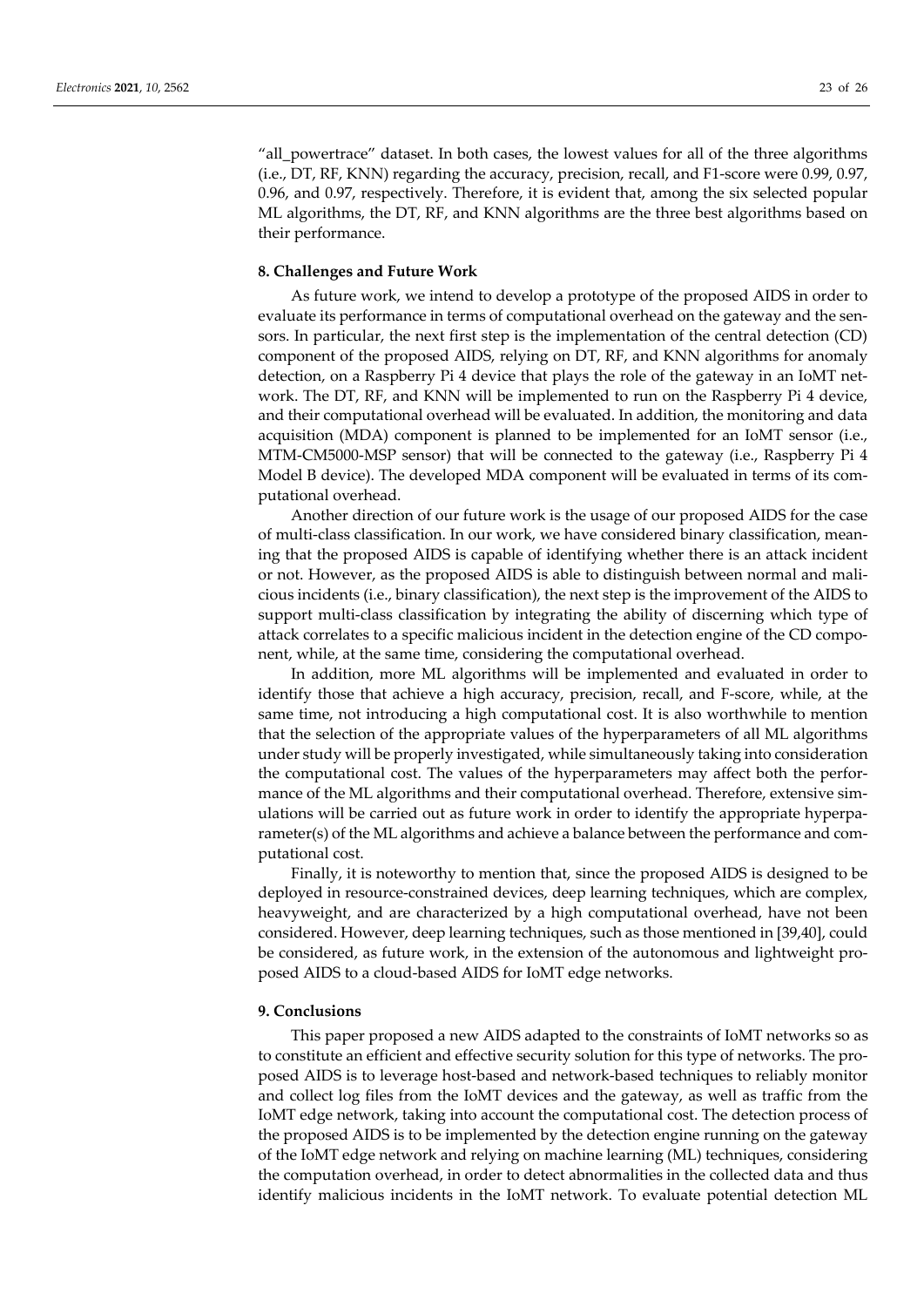algorithms and identify the most appropriate algorithms for the proposed AIDS, we used (i) the network part of the "TON\_IoT Telemetry dataset" [15] and (ii) a dataset that was produced according to the approach of the authors in [7] to train and test the following most popular ML algorithms for IoT AIDS: DT, NB, LR, RF, SVM, and KNN. The evaluation results demonstrate that the DT, RF, and KNN algorithms are more suitable to be used for the central detection (CD) component of the proposed AIDS. In addition, it is worthwhile to highlight that the performance of NB demonstrated better results when it was trained and tested on the "all\_powertrace" dataset due to the reduced dependencies among the features of this dataset.

**Author Contributions:** Conceptualization and methodology, G.Z., I.E., G.M., K.P., and J.C.R.; software, G.Z., I.E., and J.C.R.; validation, G.Z., I.E., J.C.R., and G.M.; investigation, G.Z., I.E., J.C.R., and G.M.; resources, G.Z., I.E., J.C.R., and G.M.; writing—original draft preparation, G.Z. and I.E.; writing—review and editing, I.E., G.M., K.P., and J.R.; visualization, G.Z., J.C.R., and I.E.; supervision, G.M., P.K., and J.R. All authors have read and agreed to the published version of the manuscript.

**Funding:** This research received external funding.

**Institutional Review Board Statement:** Not applicable.

**Informed Consent Statement:** Not applicable.

**Acknowledgments:** The research work leading to this publication has received funding through the Moore4Medical project under grant agreement H2020-ECSEL-2019-IA-876190 within ECSEL JU in collaboration with the European Union's H2020 Framework Programme (H2020/2014-2020) and Fundação para a Ciência e Tecnologia (ECSEL/0006/2019).

**Conflicts of Interest:** The authors declare no conflict of interest.

#### **References**

- 1. Rodrigues, J.J.P.C.; Segundo, D.B.D.R.; Junqueira, H.A.; Sabino, M.H.; Prince, R.M.I.; Al-Muhtadi, J.; De Albuquerque, V.H.C. Enabling Technologies for the Internet of Health Things. *IEEE Access* **2018**, *6*, 13129–13141, https://doi.org/10.1109/access.2017.2789329.
- 2. Papaioannou, M.; Karageorgou, M.; Mantas, G.; Sucasas, V.; Essop, I.; Rodriguez, J.; Lymberopoulos, D. A Survey on Security Threats and Countermeasures in Internet of Medical Things (IoMT). *Trans. Emerg. Telecommun. Technol.* **2020**, 4049, https://doi.org/10.1002/ett.4049.
- 3. Islam, S.M.R.; Kwak, D.; Kabir, M.H.; Hossain, M.; Kwak, K.-S. The Internet of Things for Health Care: A Comprehensive Survey. *IEEE Access* **2015**, *3*, 678–708, https://doi.org/10.1109/access.2015.2437951.
- 4. Makhdoom, I.; Abolhasan, M.; Lipman, J.; Liu, R.P.; Ni, W. Anatomy of Threats to the Internet of Things. *IEEE Commun. Surv. Tutor.* **2019**, *21*, 1636–1675, https://doi.org/10.1109/comst.2018.2874978.
- 5. Zhang, M.; Raghunathan, A.; Jha, N.K. Trustworthiness of Medical Devices and Body Area Networks. *Proc. IEEE* **2014**, *102*, 1174–1188, https://doi.org/10.1109/jproc.2014.2322103.
- 6. Karageorgou, M.; Mantas, G.; Essop, I.; Rodriguez, J.; Lymberopoulos, D. Cybersecurity attacks on medical IoT devices for smart city healthcare services. In *IoT Technologies in Smart Cities: From Sensors to Big Data, Security and Trust;* Institution of Engineering and Technology (IET): London, UK, 2020; pp. 171–187.
- 7. Essop, I.; Ribeiro, J.C.; Papaioannou, M.; Zachos, G.; Mantas, G.; Rodriguez, J. Generating Datasets for Anomaly-Based Intrusion Detection Systems in IoT and Industrial IoT Networks. *Sensors* **2021**, *21*, 1528, https://doi.org/10.3390/s21041528.
- 8. Gope, P.; Hwang, T. BSN-Care: A Secure IoT-Based Modern Healthcare System Using Body Sensor Network. *IEEE Sens. J.* **2016**, *16*, 1368–1376, https://doi.org/10.1109/jsen.2015.2502401.
- 9. Alsubaei, F.; Abuhussein, A.; Shiva, S. Security and Privacy in the Internet of Medical Things: Taxonomy and Risk Assessment. In Proceedings of the 2017 IEEE 42nd Conference on Local Computer Networks Workshops (LCN Workshops), Singapore, 9 October 2017; pp. 112–120.
- 10. Ribeiro, J.; Saghezchi, F.B.; Mantas, G.; Rodriguez, J.; Abd-Alhameed, R.A. HIDROID: Prototyping a Behavioral Host-Based Intrusion Detection and Prevention System for Android. *IEEE Access* **2020**, *8*, 23154–23168, https://doi.org/10.1109/access.2020.2969626.
- 11. Ribeiro, J.; Saghezchi, F.B.; Mantas, G.; Rodriguez, J.; Shepherd, S.J.; Abd-Alhameed, R.A. An Autonomous Host-Based Intrusion Detection System for Android Mobile Devices. *Mob. Netw. Appl.* **2019**, *25*, 164–172, https://doi.org/10.1007/s11036-019- 01220-y.
- 12. Ribeiro, J.; Mantas, G.; Saghezchi, F.B.; Rodriguez, J.; Shepherd, S.J.; Abd-Alhameed, R.A. Towards an Autonomous Host-Based Intrusion Detection System for Android Mobile Devices. In *Lecture Notes of the Institute for Computer Sciences, Social-Informatics and Telecommunications Engineering, LNICST*; Springer: Cham, Switzerland, 2018; Volume 263, pp. 139–148.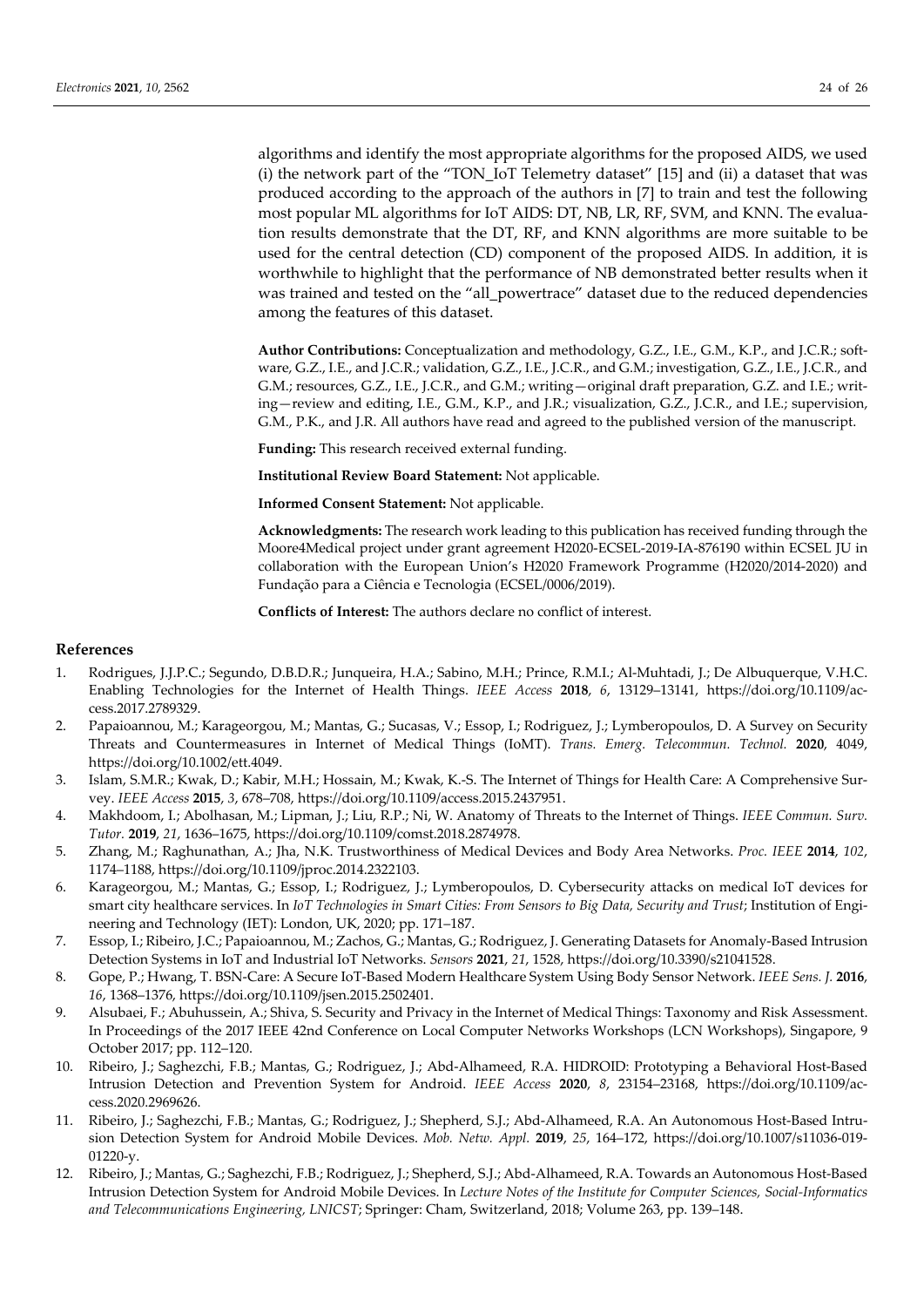- 13. Asharf, J.; Moustafa, N.; Khurshid, H.; Debie, E.; Haider, W.; Wahab, A. A Review of Intrusion Detection Systems Using Machine and Deep Learning in Internet of Things: Challenges, Solutions and Future Directions. *Electronics* **2020**, *9*, 1177, https://doi.org/10.3390/electronics9071177.
- 14. Thamilarasu, G.; Odesile, A.; Hoang, A. An Intrusion Detection System for Internet of Medical Things. *IEEE Access* **2020**, *8*, 181560–181576, https://doi.org/10.1109/access.2020.3026260.
- 15. Alsaedi, A.; Moustafa, N.; Tari, Z.; Mahmood, A.; Anwar, A.N. TON-IoT Telemetry Dataset: A New Generation Dataset of IoT and IIoT for Data-Driven Intrusion Detection Systems. *IEEE Access* **2020**, *8*, 165130–165150, https://doi.org/10.1109/access.2020.3022862.
- 16. Kotsiantis, S.B. Decision trees: A recent overview. *Artif. Intell. Rev.* **2011**, *39*, 261–283, https://doi.org/10.1007/s10462-011-9272-4.
- 17. Géron, A. *Hands-On Machine Learning with Scikit-Learn and Tensor Flow: Concepts, Tools, and Techniques to Build Intelligent Systems*; O'Reilly Media: Sebastopol, CA, USA, 2017.
- 18. Breiman, L. Random Forests. *Mach. Learn.* **2001**, *45*, 5–32, https://doi.org/10.1023/a:1010933404324.
- 19. Doshi, R.; Apthorpe, N.; Feamster, N. Machine Learning DDoS Detection for Consumer Internet of Things Devices. In Proceedings of the 2018 IEEE Security and Privacy Workshops (SPW), San Francisco, CA, USA, 24 May 2018; pp. 29–35, https://doi.org/10.1109/SPW.2018.00013.
- 20. D'Agostini, G. A multidimensional unfolding method based on Bayes' theorem. *Nucl. Inst. Methods Phys. Res. A* **1995**, *362*, 487– 498, https://doi.org/10.1016/0168-9002(95)00274-X.
- 21. Subba, B.; Biswas, S.; Karmakar, S. Intrusion Detection Systems using Linear Discriminant Analysis and Logistic Regression. In Proceedings of the 2015 Annual IEEE India Conference (INDICON), New Delhi, India, 17–20 December 2015.
- 22. Huraj, L.; Horak, T.; Strelec, P.; Tanuska, P. Mitigation against DDoS Attacks on an IoT-Based Production Line Using Machine Learning. *Appl. Sci.* **2021**, *11*, 1847, https://doi.org/10.3390/app11041847.
- 23. Moustafa, N.; Hu, J.; Slay, J. A holistic review of Network Anomaly Detection Systems: A comprehensive survey. *J. Netw. Comput. Appl.* **2019**, *128*, 33–55, https://doi.org/10.1016/j.jnca.2018.12.006.
- 24. Verma, A.; Ranga, V. Machine Learning Based Intrusion Detection Systems for IoT Applications. *Wirel. Pers. Commun.* **2020**, *111*, 2287–2310, https://doi.org/10.1007/s11277-019-06986-8.
- 25. Bhuyan, M.H.; Bhattacharyya, D.K.; Kalita, J.K. Network Anomaly Detection: Methods, Systems and Tools. *IEEE Commun. Surv. Tutor.* **2013**, *16*, 303–336, https://doi.org/10.1109/surv.2013.052213.00046.
- 26. Suthaharan, S.; Alzahrani, M.; Rajasegarar, S.; Leckie, C.; Palaniswami, M. Labelled data collection for anomaly detection in wireless sensor networks. In Proceedings of the 2010 Sixth International Conference on Intelligent Sensors, Sensor Networks and Information Processing, ISSNIP 2010, Brisbane, QLD, Australia, 7–10 December 2010; pp. 269–274.
- 27. Sivanathan, A.; Gharakheili, H.H.; Loi, F.; Radford, A.; Wijenayake, C.; Vishwanath, A.; Sivaraman, V. Classifying IoT Devices in Smart Environments Using Network Traffic Characteristics. *IEEE Trans. Mob. Comput.* **2019**, *18*, 1745–1759, https://doi.org/10.1109/tmc.2018.2866249.
- 28. Koroniotis, N.; Moustafa, N.; Sitnikova, E.; Turnbull, B. Towards the development of realistic botnet dataset in the Internet of Things for network forensic analytics: Bot-IoT dataset. *Futur. Gener. Comput. Syst.* **2019**, *100*, 779–796, https://doi.org/10.1016/j.future.2019.05.041.
- 29. Hamza, A.; Gharakheili, H.H.; Benson, T.A.; Sivaraman, V. Detecting Volumetric Attacks on IoT Devices via SDN-Based Monitoring of MUD Activity. In Proceedings of the 2019 ACM Symposium on SDN Research, San Jose, CA, USA, 3–4 April 2019; Association for Computing Machinery: New York, NY, USA, 2019; pp. 36–48.
- 30. Zachos, G.; Essop, I.; Mantas, G.; Porfyrakis, K.; Ribeiro, J.C.; Rodriguez, J. Generating IoT Edge Network Datasets based on the TON\_IoT Telemetry Dataset. In Proceedings of the 2021 IEEE International Workshop on Computer Aided Modeling and Design of Communication Links and Networks, Virtual Event, 25–27 October 2021.
- 31. Node-RED. Available online: https://nodered.org/ (accessed on 13 August 2021).
- 32. ToN\_IoT datasets | IEEE DataPort. Available online: https://ieee-dataport.org/documents/toniot-datasets (accessed on 19 October 2021).
- 33. What is VMware NSX? Network Security Virtualization Platform AU. Available online: https://www.vmware.com/au/products/nsx.html (accessed on 13 August 2021).
- 34. Stojmenovic, I.; Wen, S. The fog computing paradigm: Scenarios and security issues. In Proceedings of the 2014 Federated Conference on Computer Science and Information Systems, Warsaw, Poland, 7–10 September 2014; pp. 1–8.
- 35. Österlind, F.; Dunkels, A.; Eriksson, J.; Finne, N.; Voigt, T. Cross-Level Sensor Network Simulation with COOJA. In Proceedings of the 2006 31st IEEE Conference on Local Computer Networks, Tampa, FL, USA, 14–16 November 2006; pp. 641–648.
- 36. Moteiv Corporation Tmote Sky—Ultra Low Power IEEE 802.15.4 Compliant Wireless Sensor Module. Available online: http://www.crew-project.eu/sites/default/files/tmote-sky-datasheet.pdf (accessed on 6 September 2021).
- 37. International Telecommunications Union—Telecommunication Standardization Sector (ITU-T). Recommendation ITU-T Y.2060: Overview of the Internet of Things. Available online: https://www.itu.int/ITUT/recommendations/rec.aspx?rec=y.2060 (accessed on 19 October 2021).
- 38. Scikit-Learn. Available online: https://scikit-learn.org/stable/ (accessed on 20 August 2021).
- 39. Latif, S.; Zou, Z.; Idrees, Z.; Ahmad, J. A Novel Attack Detection Scheme for the Industrial Internet of Things Using a Lightweight Random Neural Network. *IEEE Access* **2020**, *8*, 89337–89350, https://doi.org/10.1109/access.2020.2994079.